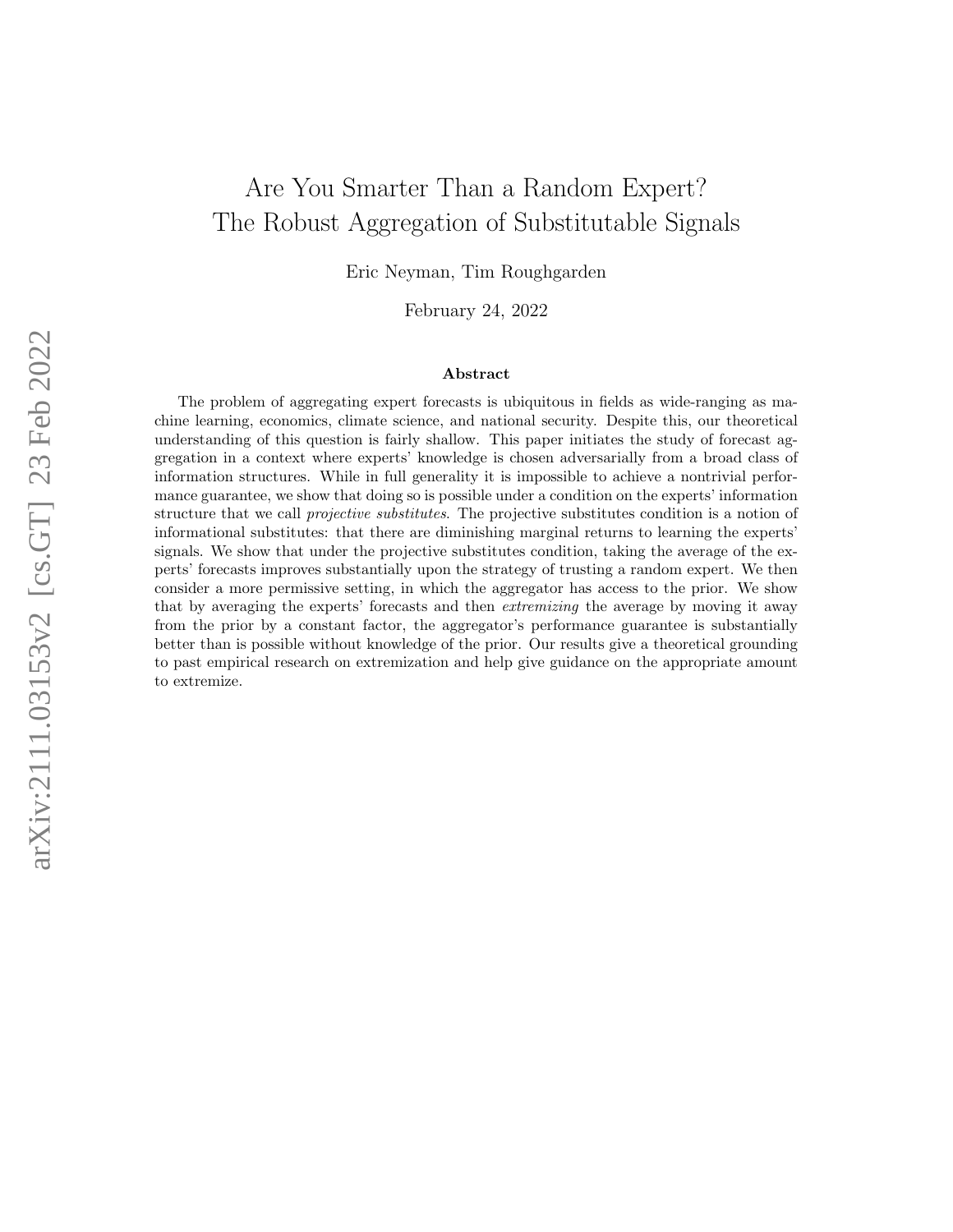### 1. Introduction

Suppose that you wish to estimate how much the GDP of the United States will grow next year: perhaps you are making financial decisions and want to know whether to expect a downturn. You don't personally know much about the question — just that the historical average rate of GDP growth has been  $3\%$  — but on the internet you find several forecasts made by machine learning models. One model predicts 3.5% growth next year; another predicts 1.5%; a third predicts a downturn: -1% growth. How might you take this information into account and turn it into one number: your best guess, all things considered?

Because of the ubiquity of its applications, forecast aggregation is of critical importance to many fields: machine learning, operations research, economics, climate science, epidemiology, and national security, to name a few. Despite this, the theoretical tools we have for understanding this problem are fairly limited.

What should we ask of a framework for comparing competing aggregation methods? First, for each fixed setup, it should enable the quantitative assessment of an aggregation method based on its performance relative to a natural benchmark (analogous to, for example, assessing an online learning algorithm via its regret with respect to the best fixed action in hindsight). Second, the framework should be general: rather than evaluating an aggregation method based on its performance under a particular assumption about the experts' information sets, it should assess the method based on its performance over a broad range of possible setups.

We can model each expert as having partial information over the state of the world, and thus the quantity being estimated (which we denote  $Y$ ). The experts' information sets may overlap in essentially arbitrary ways, which we formalize using the notion of an information structure.

No aggregation method is simultaneously optimal for every information structure. As such, it is natural to ask which aggregation method optimizes worst-case performance over a broad class of information structures. This is the approach we take, because it has the aforementioned advantages: it assesses aggregation methods based on their performance, but does so broadly rather than under specific assumptions.

### 1.1. Our Results

Without any conditions on the experts' information structure, no aggregation strategy can achieve a nontrivial performance guarantee.<sup>[1](#page-1-0)</sup> In this work, we optimize for worst-case performance over all information structures that satisfy a condition that we call projective informational substitutes. Roughly speaking, experts' signals are informational substitutes if the value of learning an additional signal has diminishing marginal returns. The projective substitutes condition is a particular formalization of this concept that builds on an alternative notion ("weak substitutes") introduced in  $\text{[CW16]}$  $\text{[CW16]}$  $\text{[CW16]}$  — a notion that proves inadequate for our purposes.<sup>[2](#page-1-1)</sup> Intuitively, substitutable signals allow for effective aggregation because signal interactions are more predictable, so it is possible to infer more from forecasts alone without knowing the information structure.

We consider two settings: the *prior-free setting* and the *known prior setting*. In the prior-free setting, an aggregator receives only the experts' forecasts as input; in the known prior setting, the aggregator additionally knows the prior, i.e. the overall expected value of  $Y$  (3% in our leading

<span id="page-1-0"></span><sup>&</sup>lt;sup>1</sup>For example, consider the "XOR information structure" in which two experts receive independent, random bits, and Y is their XOR. See Section [2.2](#page-6-0) for further discussion.

<span id="page-1-1"></span> $^{2}$ In Section [2.4](#page-7-0) we introduce a "secret sharing" information structure that shows that with no further assumptions beyond the weak substitutes condition, no aggregation strategy achieves a better performance guarantee than the strategy of choosing a random expert to trust.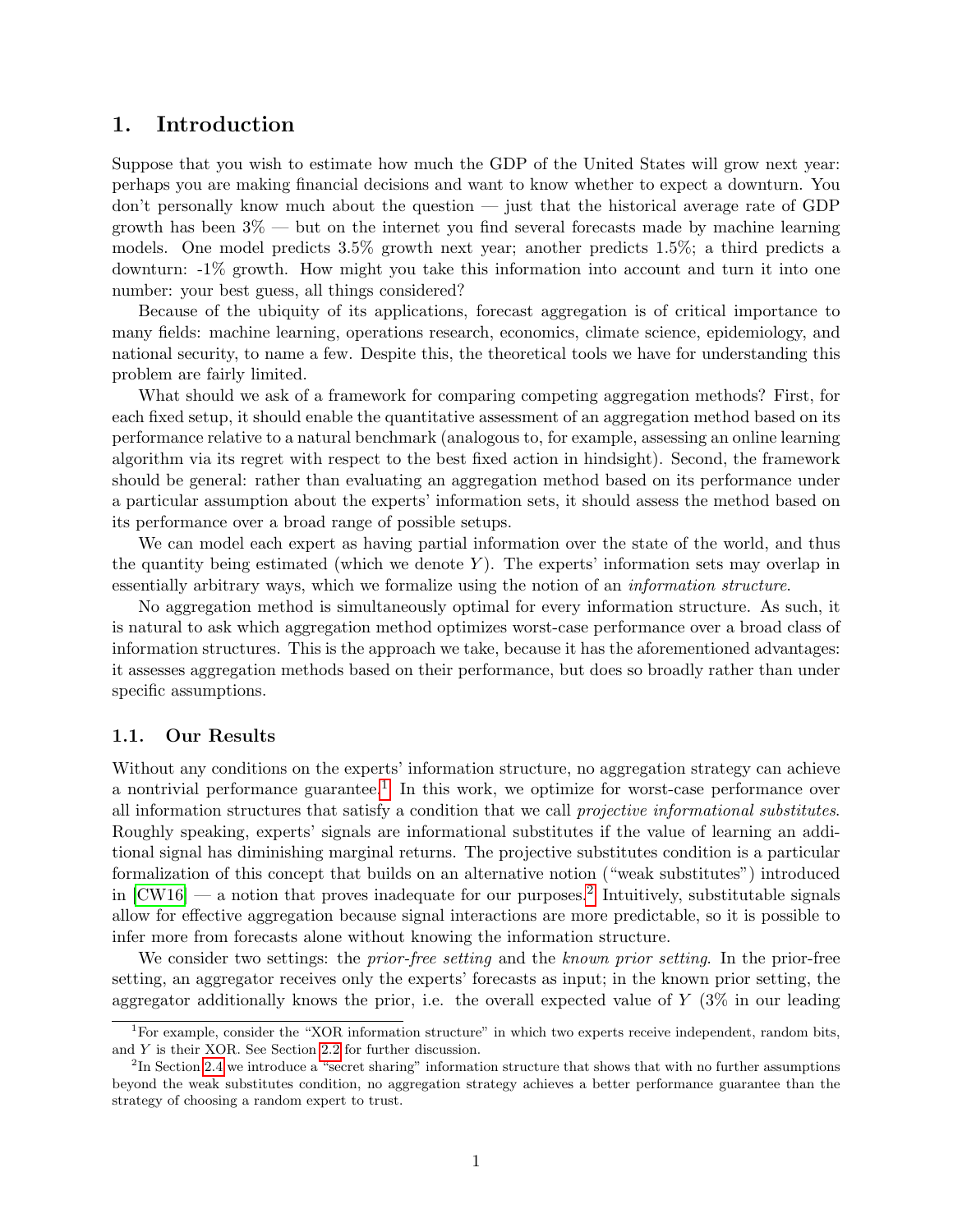<span id="page-2-1"></span>

| <b>Information structures</b> | <b>Weak substitutes</b>                              | <b>Projective substitutes</b>                           |
|-------------------------------|------------------------------------------------------|---------------------------------------------------------|
| Example: XOR                  | Example: secret sharing                              | Example: $Y = \sum_i \sigma_i$                          |
| Prior-free: [0,0]             | Prior-free: $\left[\frac{1}{k}, \frac{1}{k}\right]$  | Prior-free: $\left[\frac{1.866}{h}, \frac{2}{h}\right]$ |
| Known prior: [0, 0]           | Known prior: $\left[\frac{1}{k}, \frac{1}{k}\right]$ | Known prior: $\left[\frac{2.598}{h}, ?\right]$          |

Figure 1: We are interested in the innermost setting, where nontrivial positive results are possible. Intervals given for each setting indicate positive and negative results, respectively (and are stated as asymptotic approximations for the innermost setting).

example). In both settings, the expert must then output an aggregate forecast.

One simple strategy is to pick an expert at random and "aggregate" by outputing that expert's forecast. In expectation, this aggregate performs at least as well as the prior; and under the weak substitutes condition of  $[CW16]$ , the strategy does at least  $1/k$  times as well as someone who knew every expert's signal and the information structure, where  $k$  is the number of experts.<sup>[3](#page-2-0)</sup> That is, choosing a random expert attains an *approximation ratio* of  $1/k$ . Unfortunately, we exhibit an information structure that satisfies weak substitutes but on which no aggregation strategy can outperform a  $1/k$ -approximation (even in the known prior setting).

However, under our slightly stronger assumption of projective substitutes, it is possible to improve upon this  $1/k$  baseline. Thus, while one can ask about robust aggregation in many different settings, the projective substitutes condition appears to be a sweet spot: it allows for a broad array of possible information structures while still allowing at nontrivial performance guarantees in both the prior-free and known prior settings. These results are summarized in Figure [1.](#page-2-1)

In Section [3,](#page-12-0) we investigate the prior-free setting. In this setting, we show that one can improve upon the random expert strategy under the projective substitutes condition, and also that our bound is tight for two experts and close to tight in the general case.

• (Theorem [3.1\)](#page-12-1) By taking the average of the experts' forecasts, it is possible to attain an approximation ratio of at least  $(1+\sqrt{3}/2)/k - O(1/k^2) \approx 1.866/k$ . In other words, knowing nothing about an information structure other than the fact that it satisfies the projective substitutes condition, one can significantly improve upon the  $1/k$ -approximation guarantee of choosing a random expert.

To prove this result, we use the projective substitutes condition to show that one of two things must be true: either (a) the experts' forecasts are (in expectation) fairly different from each other, or (b) the forecasts are somewhat accurate, meaning that they improve substantially upon the prior. In case (a), averaging the experts' forecasts guarantees substantial improvement upon a random forecast; in case (b), even though averaging the forecasts does not improve substantially upon a random forecast, a random forecast already substantially outperforms the prior.

• (Theorem [3.3\)](#page-14-0) There is no aggregation method that attains an approximation ratio of more than  $2/k - 1/k^2$ . In fact, we show that our negative result holds for the following simple class of information structures (which satisfy projective substitutes): each expert receives a numerical signal  $\sigma_i$  drawn independently from a normal distribution with some mean  $\mu$  and

<span id="page-2-0"></span><sup>&</sup>lt;sup>3</sup>We judge the performance of an aggregation strategy based on its improvement over the prior.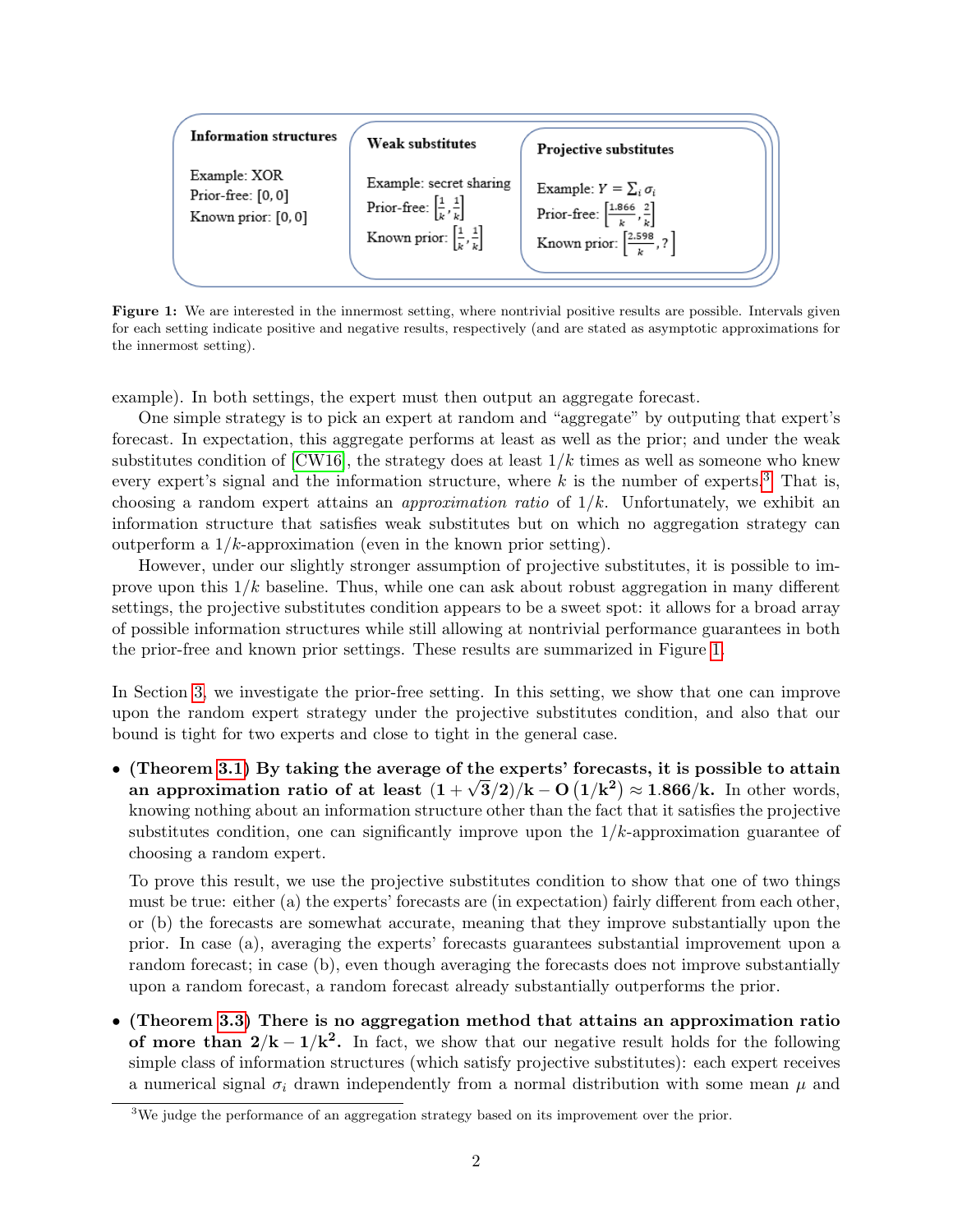variance 1, and the quantity being forecast is  $Y := \sum_i \sigma_i$ . (Thus, this negative result holds for every restriction on information structures that accommodates this class of examples, not only for projective substitutes.)

For any such information structure, expert i's forecast is  $Y_i := \sigma_i + (k-1)\mu$ . This means that  $Y = \sum_i Y_i - k(k-1)\mu$ . Thus, an aggregator who knew the mean  $\mu$  could predict Y perfectly; however, in the prior-free setting, the aggregator does not know  $\mu$ .

We show (in a formal sense) that for this one-parameter family of information structures, the best strategy is to average the forecasts. Put otherwise, despite the amount of knowledge that the aggregator has (namely, everything other than  $\mu$ ), the aggregator cannot do better than reporting the average of the signals. This strategy attains a  $2/k - 1/k^2$  approximation guarantee on these information structures.

• (Theorem [3.6\)](#page-16-0) In the case of  $k = 2$  experts, the positive result given in Theorem [3.1](#page-12-1) — which in this case is  $\frac{3+\sqrt{7}}{8} \approx 0.706$  — is tight (i.e. no aggregation method can do better). We exhibit two information structures that, despite having rather different optimal aggregation strategies, the aggregator cannot distinguish between.

In Section [4,](#page-17-0) we investigate the known prior setting. We prove that it is possible to improve upon the aforementioned guarantee of the prior-free setting by extremizing the average of the experts' beliefs, i.e. moving it away from the prior. Previous work on forecasting has demonstrated an empirical case for extremization  $[Sat+14]$   $[Bar+14]$   $[SU15]$ . However, there is comparatively little work grounding extremization from a theoretical standpoint. This work shows that in our robust aggregation setup, the aggregator benefits from extremizing the average. Additionally, our results suggest a particular amount by which to extremize. Specifically, we show that:

- (Theorem [4.1\)](#page-17-1) By extremizing the average of the experts' forecasts by a particular constant factor that depends on  $k<sup>4</sup>$  $k<sup>4</sup>$  $k<sup>4</sup>$  it is possible to attain an approximation ratio of at least  $(3\sqrt{3}/2)/k - O(1/k^2) \approx 2.598/k$ . The key approach is to introduce a new degree of freedom — the *extremization factor* — to optimize over. Setting this factor equal to 1 returns the optimization problem solved in the proof of Theorem [3.1,](#page-12-1) but allowing the factor to take on arbitrary values allows us to substantially improve the bound.
- (Theorem [4.2\)](#page-18-0) It is not possible to attain an approximation ratio of more than  $4k/(k+1)^2$  using the above approach of averaging and extremizing by a constant factor. This result holds even in the case when each expert receives a signal from the standard Gaussian distribution, and all that is unknown is whether the signals are fully correlated or fully independent. In the first case, it is optimal not to extremize; in the second, it is optimal to extremize a lot. We prove that no fixed extremization constant attains a better approximation guarantee than stated on both information structures.
- (Theorem [4.3\)](#page-19-0) In the case of  $k = 2$  experts, the positive result given in Theorem [4.1](#page-17-1) — which in this case is  $\frac{7\sqrt{7}-17}{2} \approx 0.760$  — is tight (i.e. no aggregation method can do better). As with Theorem [3.6,](#page-16-0) the idea is to exhibit two information structures that are indistinguishable to the expert but have substantially different optimal aggregation strategies.

While we have stated some of our results as asymptotic approximations in  $k$  for convenience, these asymptotics are not our focus. Instead, our goal is to understand which methods of aggregation

<span id="page-3-0"></span> $\frac{4 \text{This factor approaches } \sqrt{3} \text{ as } k \text{ approaches infinity.}}$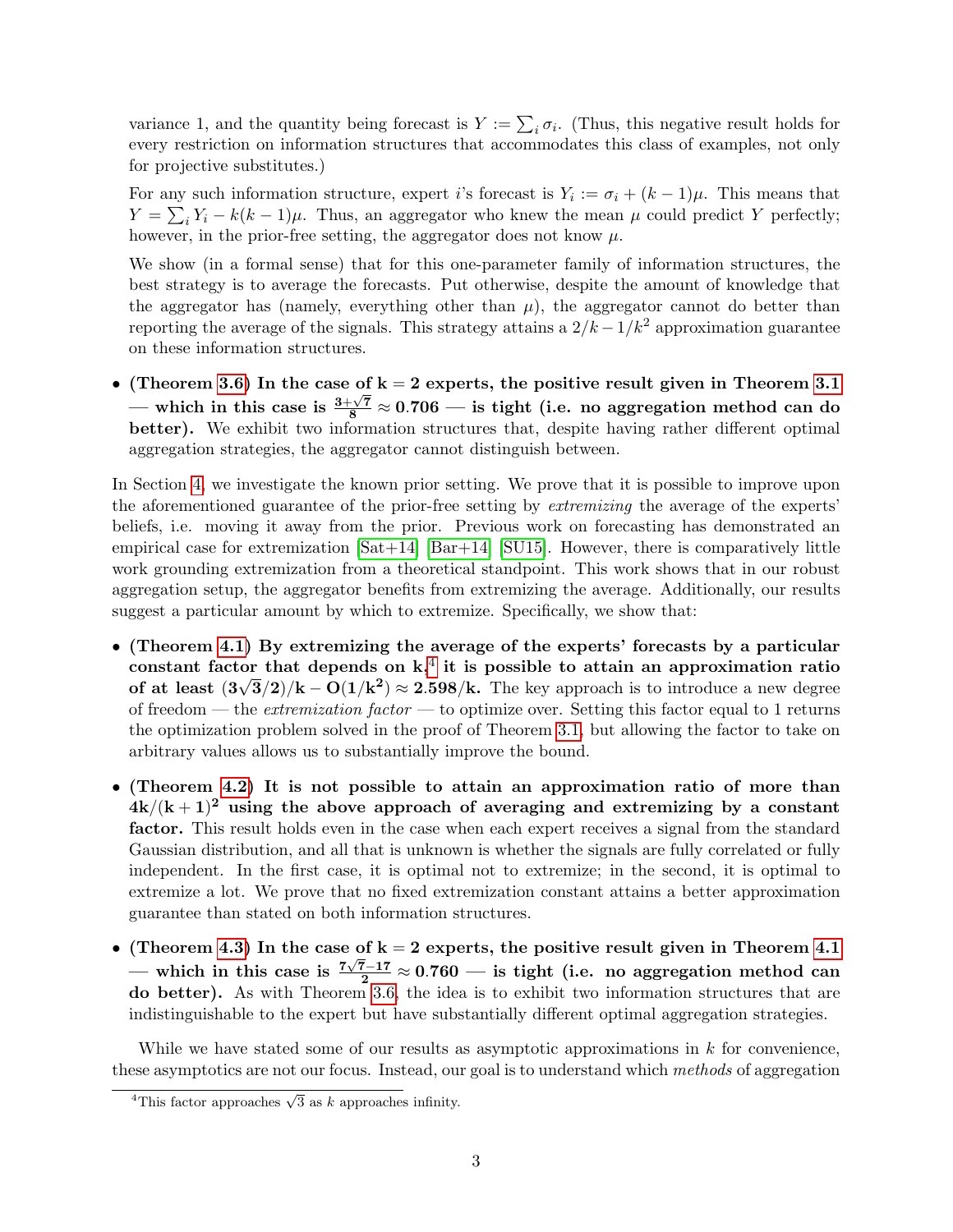<span id="page-4-0"></span>

|                | Weak subs.    | Proj. subs. (prior-free) |          | Proj. subs. (known prior) |
|----------------|---------------|--------------------------|----------|---------------------------|
| $\mathbf{k}$   | Pos. $&$ neg. | Averaging (positive)     | Negative | Extremizing (positive)    |
| $\overline{2}$ | 0.500         | 0.706                    | 0.706    | 0.760                     |
| 3              | 0.333         | 0.520                    | 0.556    | 0.596                     |
| 4              | 0.250         | 0.409                    | 0.438    | 0.488                     |
| $5^{\circ}$    | 0.200         | 0.336                    | 0.360    | 0.412                     |
| 6              | 0.167         | 0.285                    | 0.306    | 0.356                     |
|                | 0.143         | 0.248                    | 0.265    | 0.314                     |

**Figure 2:** For  $k = 2...7$ : the approximation ratio guaranteed by choosing a random expert, which is the best one can do under weak substitutes, followed by some of our positive and negative results under the projective substitutes condition.

work well in which settings. When is the tried and true method of averaging forecasts about optimal, and when is it possible to attain a substantial improvement? Figure [2](#page-4-0) summarizes our findings for  $k = 2...7$  (which are plausible values for many of the applications that motivate this work). The high-level takeaways are:

- Under the projective substitutes condition, it is possible to improve substantially upon selecting a random expert simply by averaging the experts' forecasts.
- When only the forecasts are known, no technique can substantially improve upon averaging.
- But when the prior is known, extremizing appropriately is substantially better than averaging, and in fact better than any possible aggregation strategy that does not use the prior.

### 1.2. Related Work

Axiomatic and Bayesian approaches Prior work on forecast aggregation tends to come in two flavors: axiomatic and Bayesian. The axiomatic approach to forecast aggregation seeks to define desirable properties of aggregation methods, and asks which methods satisfy these properties. For example, [\[AW80\]](#page-20-2) show that linear pooling (i.e. averaging) is the only aggregation method that satisfies both the unanimity preservation and eventwise independence axioms. Other work on the axiomatic approach includes [\[Gen84\]](#page-20-3) and [\[DL14\]](#page-20-4).

One drawback of the axiomatic approach is that aggregation methods preferred by these approaches rarely work as characterizations of how one ought to aggregate predictions under specific (natural) information structures. By contrast, the Bayesian approach seeks to create models of experts' information and analyzes the correct way for a Bayesian aggregator to take the information into account. Prior work on aggregation with a Bayesian flavor includes [\[Win81\]](#page-21-2), [\[MZ93\]](#page-21-3), [\[Sat+14\]](#page-21-0),  $[FCK15]$ , and  $[Lic+17]$ .

However, most prior work on Bayesian aggregation takes a *parametric* view of aggregation: experts are modeled as Bayesians whose signals are drawn from a particular distribution with one or more parameters, and an aggregation method is chosen to optimize an objective function within the model. For example, [\[Lic+17\]](#page-21-4) considers a model in which experts have some shared information and additionally receive private samples that are independent and identically distributed according to an exponential family. While this is a natural model, it rests on specific assumptions about the information structure, and results in this model may not generalize well.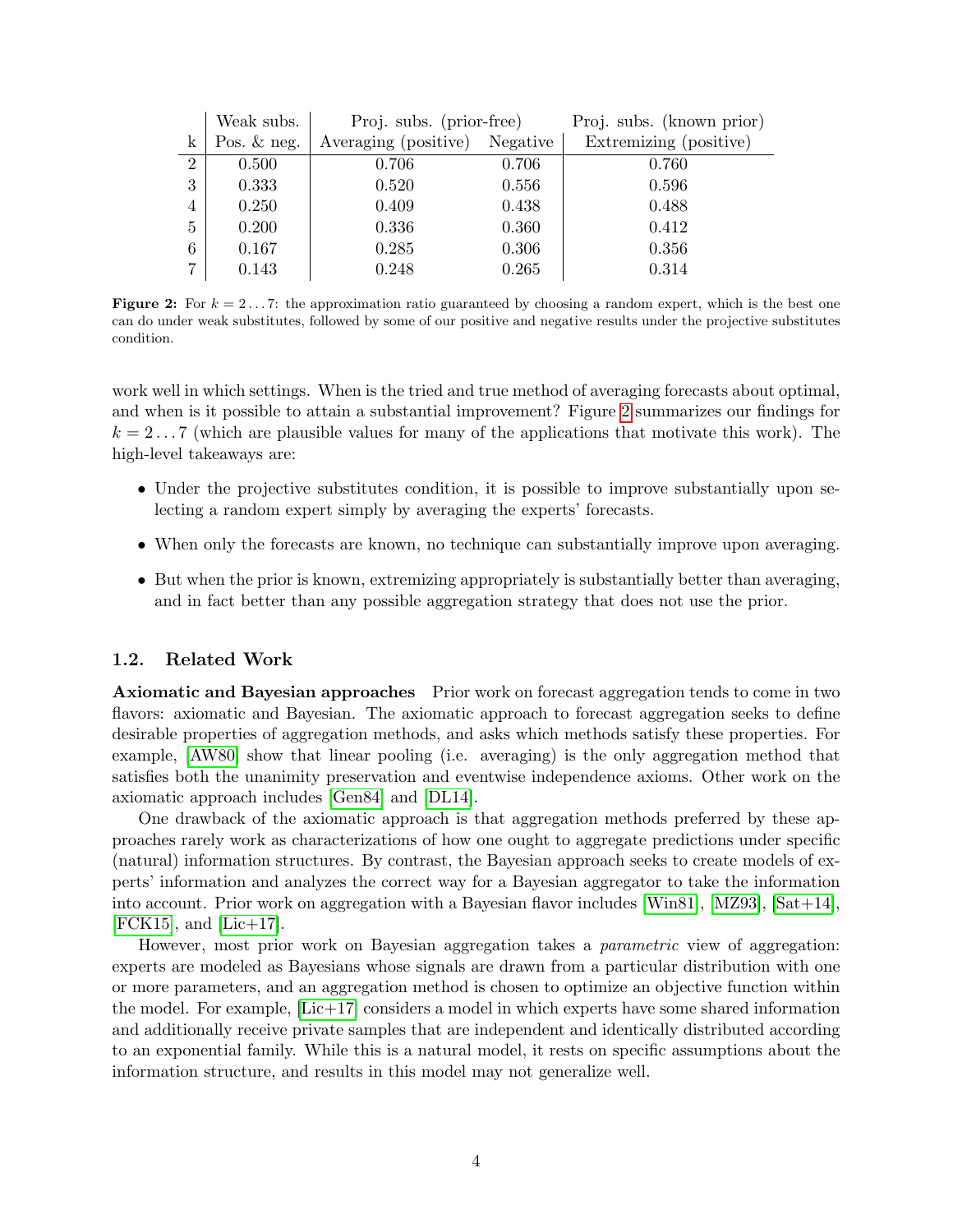Robust aggregation Our model can be thought of as a hybrid of the axiomatic and Bayesian approaches, blending what we believe to be the most appealing parts of each. We draw from the Bayesian approach in using information structures as a formalism for the experts' knowledge, whereas the goal of producing a single role that satisfies some global property (in our case, worstcase optimality) is reminiscent of the axiomatic approach. Our model is non-parametric: rather than assuming a parameterized family of distributions, we seek to optimize our aggregation method against a broad class of information structures.

Our work is most similar to [\[ABS18\]](#page-20-6), which likewise seeks to optimize an aggregation method against an adversarially selected information structure. However, the class of information structures that we consider is broader: while they consider the case of two Blackwell-ordered experts (i.e. two experts, an unknown one of whom knows strictly more than the other) and two conditionally independent experts, we consider an arbitrary number of experts from any information structure that satisfies the projective substitutes condition. [\[LR20\]](#page-21-5) have a similar model, but are also quite restrictive in terms of the information structures they consider. [\[OIL21\]](#page-21-6) uses a similar model, but more distantly related: they consider arbitrary decision problems but restrict the aggregator to a finite number of decisions (just two decisions for many of their results) — in our setting this would mean forcing the aggregator to choose among finitely many output choices.

Another important difference is that most of the previously mentioned work specifically considers the aggregation of *probabilistic* forecasts, whereas we are interested in aggregating expected value forecasts for arbitrary real-valued quantities.

Extremization Past empirical work has demonstrated that extremizing the average of the experts' forecasts often improves the aggregate forecast  $[Sat+14]$   $[Bar+14]$   $[SU15]$ .  $[Bar+14]$  explains this by noting that any individual forecaster should incorporate the fact that they may be missing useful information available to other forecasters, and that simply averaging forecasts would fail to incorporate the full wisdom of the crowd. Studying aggregation in the context of information structures as well, [\[SU15\]](#page-21-1) notes that the forecast average lacks resolution, meaning that its variance is provably too low. However, the authors note that the information structure framework is in full generality "too abstract to be applied in practice" and instead optimize their extremization factor for multivariate Gaussian distributions. On the other hand, our approach of robust aggregation is able not only to provide a theoretical justification for extremization, but also to suggest a particular factor of extremization (Theorem [4.1\)](#page-17-1), thus giving rigorous backing to what had previously been justified either by empirical heuristics or by optimization over a quite narrow class of information structures.

Informational substitutes In this work we explore notions of informational substitutes and their relation to forecast aggregation. The concept of informational substitutes was introduced in [\[BHVK13\]](#page-20-7) and refined by  $\text{[CW16]}$  $\text{[CW16]}$  $\text{[CW16]}$ <sup>[5](#page-5-0)</sup> We build on  $\text{[CW16]}$  by introducing our own notion of substitutes, projective substitutes. Contemporaneous work [\[FNW21\]](#page-20-8) explores informational substitutes, though in the context of experts exchanging information to reach agreement.

<span id="page-5-0"></span><sup>&</sup>lt;sup>5</sup>We recommend the ArXiv version of  $\text{[CW16]}$  $\text{[CW16]}$  $\text{[CW16]}$  for the most up-to-date introduction to informational substitutes.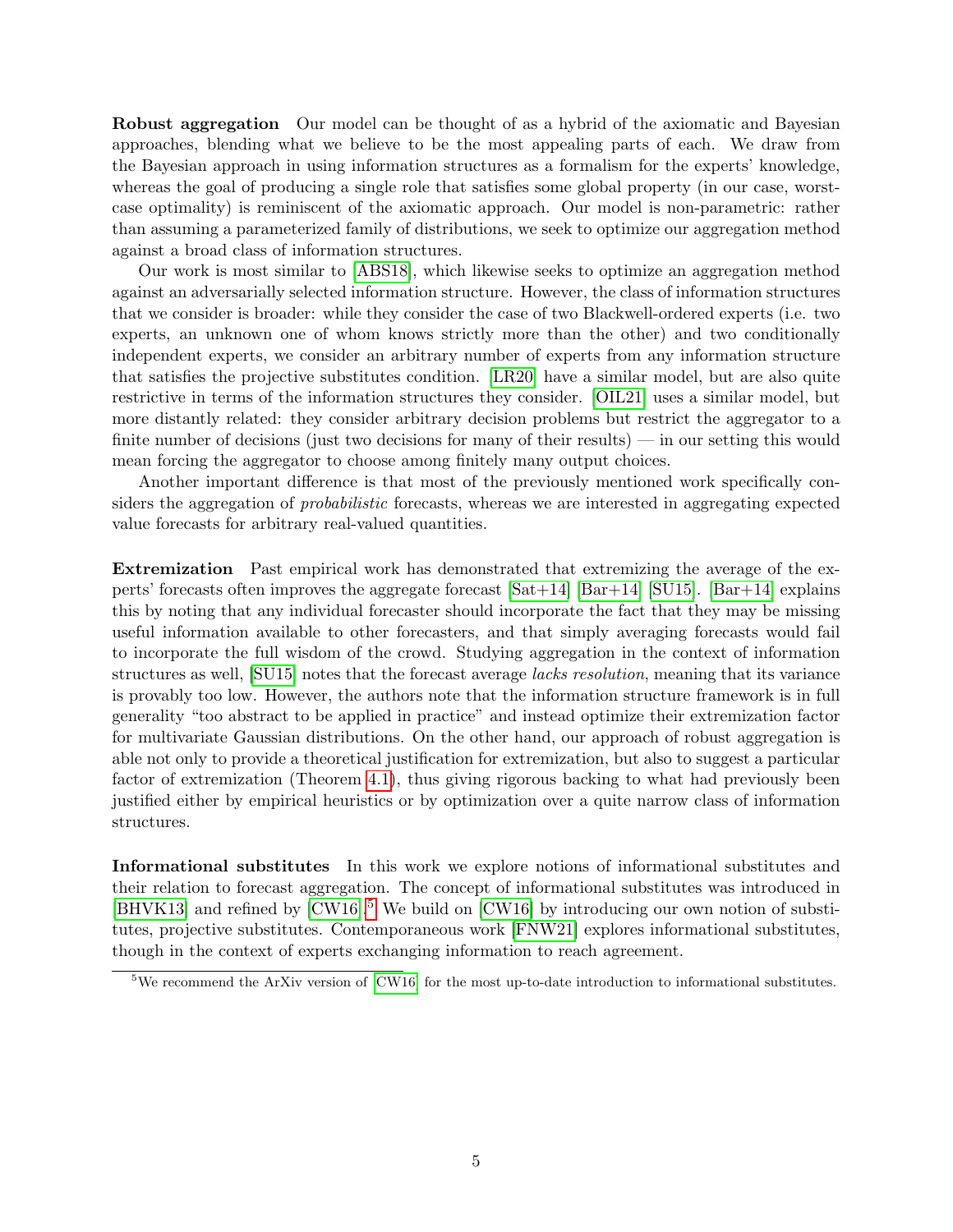### 2. Preliminaries

#### 2.1. Information Structures

We consider a set  $\Omega$  of possible states of the world, with a probability distribution  $\mathbb P$  over these states. Additionally there are k experts labeled  $1 \ldots k$ . Each expert i learns the value of a random variable  $\sigma_i : \Omega \to S_i$ ; we call  $\sigma_i$  expert i's signal and  $S_i$  their signal set. We let  $S := S_1 \times \cdots \times S_k$ denote the space of signal tuples. An expert's signal can be thought of as partial information about the true state of the world  $\omega \in \Omega$ . Additionally, we consider a random variable  $Y : \Omega \to \mathbb{R}$  with  $\mathbb{E}[Y^2]<\infty$  whose value we wish to estimate. We use the term *information structure* to refer to the tuple  $\mathcal{I} := (\Omega, \mathbb{P}, S, Y)$ .

In the case that  $Y$  is determined by the experts' signals (i.e. for every profile of signals there is only one possible value of Y), we may summarize  $\mathcal I$  with two tables, one showing Y as a function of  $(\sigma_1, \ldots, \sigma_k)$  and the other showing  $\mathbb{P}[(\sigma_1, \ldots, \sigma_k)]$ . For example, consider the following information structure.

$$
\left\{ Y = \begin{array}{c|c c c c c c c c c c c c c} & \sigma_2 = 0 & \sigma_2 = 1 & \sigma_2 = 0 & \sigma_2 = 1 \\ \sigma_1 = 0 & 0 & 1 & \sigma_1 = 0 & 1/4 & 1/4 \\ \sigma_1 = 1 & 1 & 0 & \sigma_1 = 1 & 1/4 & 1/4 \end{array} \right\}
$$

We refer to this as the *XOR information structure*, because it describes the following situation: two experts receive independent, uniformly random bits, and  $Y$  is the XOR of these bits.<sup>[6](#page-6-1)</sup>

Consider a subset of experts  $A \subseteq [k]$ . We define  $Y_A := \mathbb{E}[Y \mid \sigma_i : i \in A]$ . That is,  $Y_A$  is the random variable whose value is the expectation of  $Y$  given the signals of the experts in  $A$ . If  $A = \{i\}$ , we write  $Y_i$  in place of  $Y_{\{i\}}$ . With the XOR information structure,  $Y_1$  is a random variable whose value is always  $\frac{1}{2}$  (since  $\mathbb{E}[Y | \sigma_1 = 0] = \mathbb{E}[Y | \sigma_1 = 1] = \frac{1}{2}$ ). On the other hand,  $Y_{\{1,2\}}$  has value 0 when  $(\sigma_1, \sigma_2)$  is either  $(0, 0)$  or  $(1, 1)$ , and 1 otherwise. The random variable  $Y_{\emptyset}$  is simply  $\mathbb{E}[Y]$ , i.e. the unconditional expected value of Y.  $Y_{\emptyset}$  can be thought of as the prior on Y.

### <span id="page-6-0"></span>2.2. Improving on the Prior

In this work, we will be taking the perspective of an aggregator who receives estimates of Y from each expert. The aggregator then produces an estimate  $X$  of  $Y$  which is as accurate as possible. In particular, we care about the *robust* estimation of  $Y$ : a single estimate that is simultaneously as accurate as possible across all possible information structures (satisfying the projective substitutes condition, which we discuss below).

We assess an aggregator's performance by the squared distance between their estimate  $X$  and the true value Y. That is, the aggregator wishes to minimize  $\mathbb{E}[(Y - X)^2]$ . We define the function  $v(X)$  as follows to reflect the quality of X as an estimate of Y.

**Definition 2.1.** Given an information structure  $\mathcal{I} = (\Omega, \mathbb{P}, S, Y)$  and a random variable X, we define

$$
v(X) := \mathbb{E}\left[ (Y - \mathbb{E}[Y])^2 \right] - \mathbb{E}\left[ (Y - X)^2 \right].
$$

Thus,  $v(\cdot)$  is the improvement in loss provided by X over an uninformed estimate. For example,  $v(Y_{\emptyset}) = 0$  and  $v(Y) = \mathbb{E}[(Y - \mathbb{E}[Y])^2]$  is the variance of Y. We cannot possibly hope for any X such that  $v(X) > Y_{[k]}$ , since  $Y_{[k]}$  is the estimate produced by knowing all information that exists. This motivates comparing  $v(X)$  against the benchmark  $v(Y_{[k]})$ .

<span id="page-6-1"></span><sup>&</sup>lt;sup>6</sup>Note that when we write  $\sigma_1 = 0$ , 0 is merely a label for a particular signal value in  $S_1$ ; we could have labeled expert 1's signals  $a$  and  $b$  instead. Our choice of labels reflects the intuition of the XOR structure describing  $Y$ .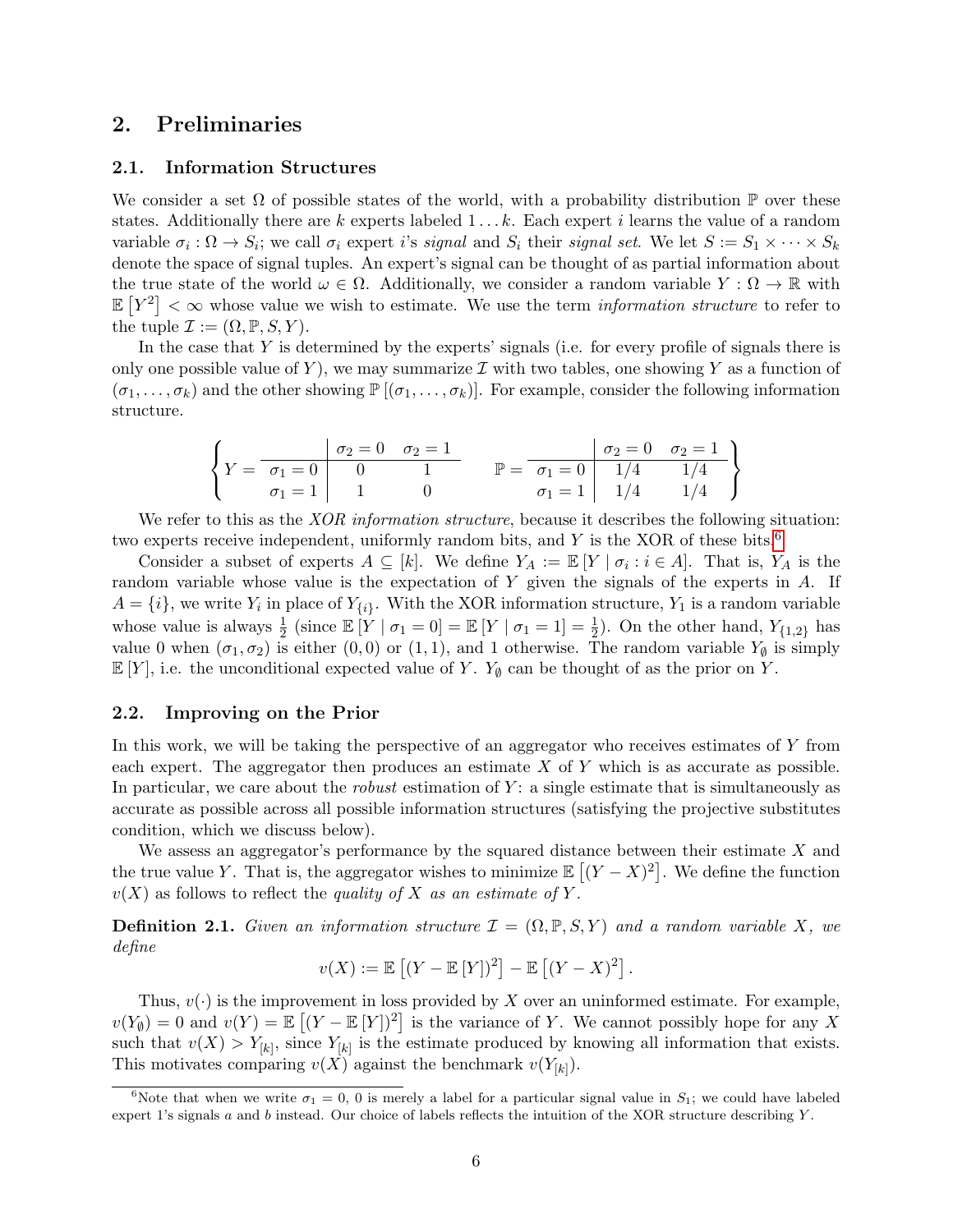However, the aggregator does not know the underlying information structure — only the experts' estimates. Specifically, we will consider two settings:

- (1) The prior-free setting: the aggregator's estimate is only based on the experts' estimates. That is, X is a function of  $Y_1, \ldots, Y_k$ .
- (2) The known prior setting: the aggregator knows the experts' estimates and the prior. That is, X is a function of  $Y_1, \ldots, Y_k$  and  $\mathbb{E}[Y]$ .

That is, X is a function of k real numbers (or  $k + 1$ , in the known prior setting); we call this function the aggregator's aggregation strategy. The aggregator's goal is to come up with an aggregation strategy that performs well across information structures (we formalize this below).

In the known prior setting, the aggregator can report  $X = \mathbb{E}[Y]$ ; then  $v(X) = 0$  (we call this the *trivial aggregation strategy*). In both settings it is possible to do at least as well by reporting e.g.  $X = Y_1$ . On the other hand, without any conditions on the information structure, it is not always possible to do better: in the XOR information structure (above), the aggregator is guaranteed to receive  $Y_1 = Y_2 = \frac{1}{2}$  $\frac{1}{2}$ , and it is impossible for the aggregator to improve upon simply reporting the prior of  $\frac{1}{2}$ .

### 2.3. Informational Complements and Substitutes

Intuitively, in the XOR information structure, the aggregator is impeded by the fact that the experts' signals are informational complements: each signal (and the estimate it produces) is not valuable by itself, but the two signals are valuable when taken together.

The opposite of informational complements is informational substitutes. [\[CW16\]](#page-20-0) discuss a few different notions of substitutes, of which the most relevant one for us is weak informational substitutes. This notion is a property of  $v(\cdot)$  as a set function on the subsets of [k]. The function is guaranteed to be monotone — that is,  $v(Y_A) \leq v(Y_B)$  for  $A \subseteq B$  — whereas the weak substitutes condition additionally requires submodularity.[7](#page-7-1)

**Definition 2.2** ([\[CW16\]](#page-20-0)). We say that  $\mathcal{I} = (\Omega, \mathbb{P}, S, Y)$  for k experts satisfies weak informational substitutes if for all  $A \subseteq B \subseteq [k]$  and  $i \in [k]$ , we have

<span id="page-7-2"></span>
$$
v(Y_{A \cup \{i\}}) - v(Y_A) \ge v(Y_{B \cup \{i\}}) - v(Y_B). \tag{1}
$$

That is,  $\mathcal I$  satisfies weak substitutes if the marginal improvement in the ability to estimate Y from learning a signal  $i$  is a decreasing function of the subset of signals already known. The XOR information structure does not satisfy weak substitutes: we have  $v(\emptyset) = v(Y_1) = v(Y_2) = 0$  and  $v(Y_{[2]}) = \frac{1}{4}$ , so the marginal value of learning  $\sigma_2$  is *higher* if  $\sigma_1$  is already known.

By contrast, consider the information structure in which Alice and Bob are given the same input bit b, and  $Y = b$ . In this case, the marginal value of Bob's signal is zero if Alice's signal is already known, so this information structure satisfies weak substitutes.

### <span id="page-7-0"></span>2.4. Random Expert Strategy Under Weak Substitutes

It is not surprising that with no knowledge of the information structure, it is impossible to outperform the trivial strategy. Perhaps it would be possible to do better with only a coarse constraint

<span id="page-7-1"></span> $7$ The authors define informational substitutes with respect to an arbitrary value function; in our case, the value function is the function v.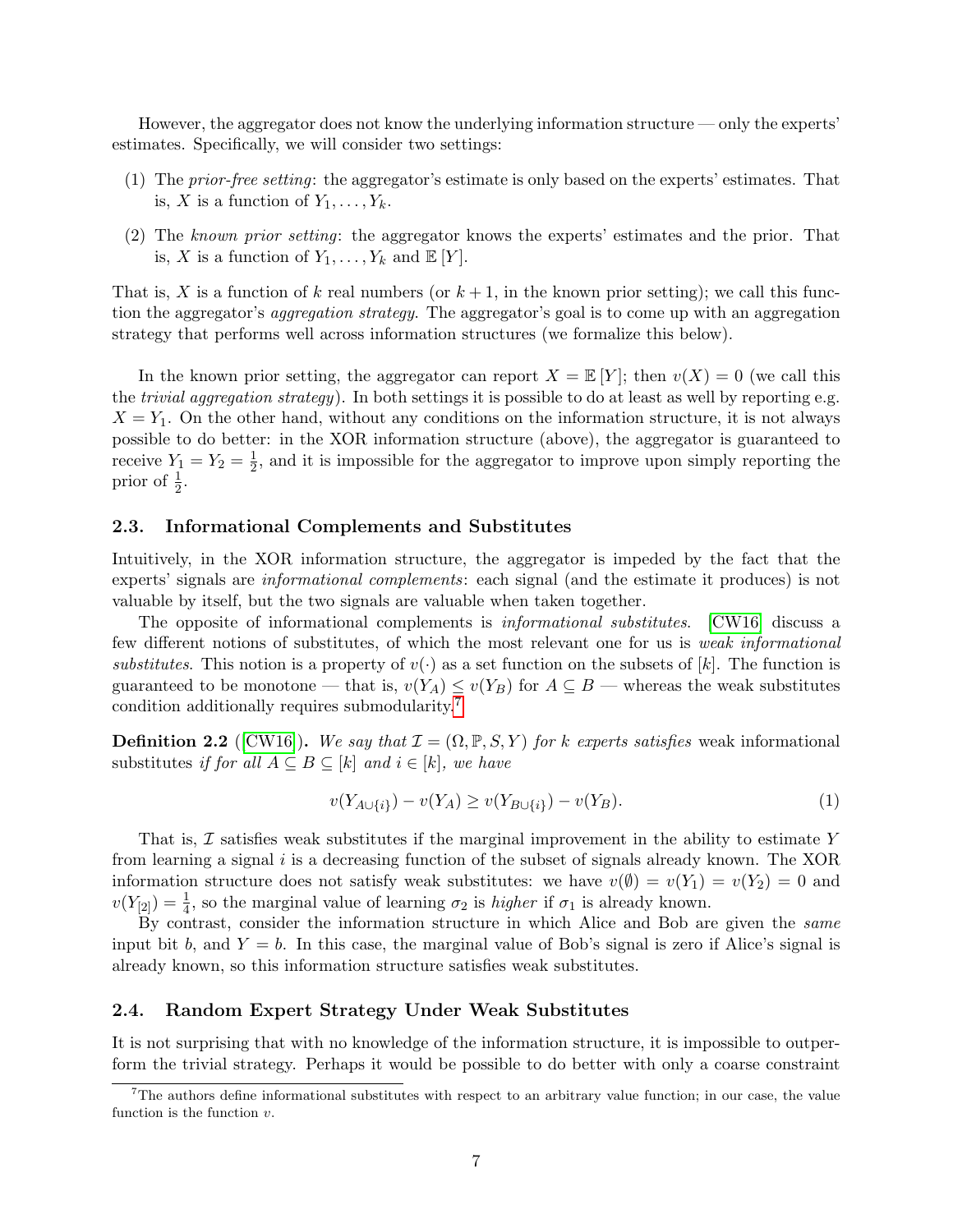on the information structure. It is not a priori obvious that this should be possible. However, if  $I$  satisfies weak substitutes, then it is possible to outperform the trivial strategy by reporting a random expert's belief:

<span id="page-8-0"></span>**Proposition 2.3.** Suppose that  $\mathcal{I} = (\Omega, \mathbb{P}, S, Y)$  satisfies weak substitutes, and let X be equal to  $Y_i$ for a uniformly random  $i \in [k]$  (we call this the random expert strategy). Then  $v(X) \geq \frac{1}{k}$  $\frac{1}{k}v(Y_{[k]})$ .

*Proof.* For  $j \in [k]$ , plug  $A = \emptyset$ ,  $B = [j-1], i = j$  into Equation [1.](#page-7-2) Adding these k inequalities (and recalling that  $v(\emptyset) = 0$ , we find that  $\sum_{j=1}^{k} v(Y_j) \ge v(Y_{[k]})$ . Therefore, for X as in the proposition statement, we have

$$
v(X) = \frac{1}{k} \sum_{i=1}^{k} v(Y_i) \ge \frac{1}{k} v(Y_{[k]}),
$$

as desired.

Put otherwise, the random expert strategy attains an *approximation ratio* of  $1/k$ .

**Definition 2.4.** Given an information structure  $\mathcal{I} = (\Omega, \mathbb{P}, S, Y)$  with k experts, the approximation ratio of a random variable Z is given by the quantity  $v(Z)/v(Y_{[k]})$ .

Unfortunately, the following result (whose proof Appendix [A\)](#page-21-7) shows that with no further assumptions, it is not possible to attain an approximation ratio larger than  $1/k$ :

Proposition 2.5. For every k, there is an information structure that satisfies the weak substitutes condition, such that in both the prior-free and known prior settings, no aggregation strategy attains an approximation ratio greater than  $1/k$  on the information structure.

The key idea is to use Shamir secret sharing [\[Sha79\]](#page-21-8) to create an  $(k, r)$ -threshold scheme for a uniformly random  $r \in [k]$ . Then  $v(\cdot)$  is additive (and thus submodular) on the subsets of [k], but an aggregator who only knows the experts' reports will only be able to recover the secret if  $r = 1$ .

*Proof.* Let  $p > k$  be a prime. Consider the following information structure (the secret sharing information structure).

- An integer  $r \in [k]$  is selected uniformly at random and announced.
- A random  $(r-1)$ -th degree polynomial  $P(x) = a_0 + a_1x + \cdots + a_{r-1}x^{r-1}$  over  $\mathbb{F}_p$  is selected, with coefficients chosen uniformly at random from  $\mathbb{F}_p$ , except that  $a_0$  is either -1 or 1 (also uniformly). For each  $i \in [k]$ , expert i is told  $P(i)$ .
- The quantity Y is equal to 1 if  $a_0 = 1$  and  $-1$  if  $a_0 = -1$ .

Note that for a fixed choice of r, we have  $Y_A = 0$  if  $|A| < r$  and  $Y_A = \pm 1$  if  $|A| \geq r$ . Therefore, for any A we have that  $Y_A = \pm 1$  with probability  $\frac{|A|}{k}$  and 0 otherwise. Therefore, we have that  $v(Y_A) = \frac{|A|}{k}$ , so  $v(\cdot)$  is additive (and thus submodular). Thus, this information structure satisfies weak substitutes.

On the other hand, note that with probability  $\frac{k-1}{k}$ , all experts report 0 to the aggregator, in which case the aggregator cannot do better in expectation than also reporting 0. Thus, it is impossible for the aggregator to report an estimate X with  $v(X) > \frac{1}{k}$  $\frac{1}{k}$ , and so an approximation ratio larger than  $\frac{1}{k}$  is not attainable.  $\Box$ 

 $\Box$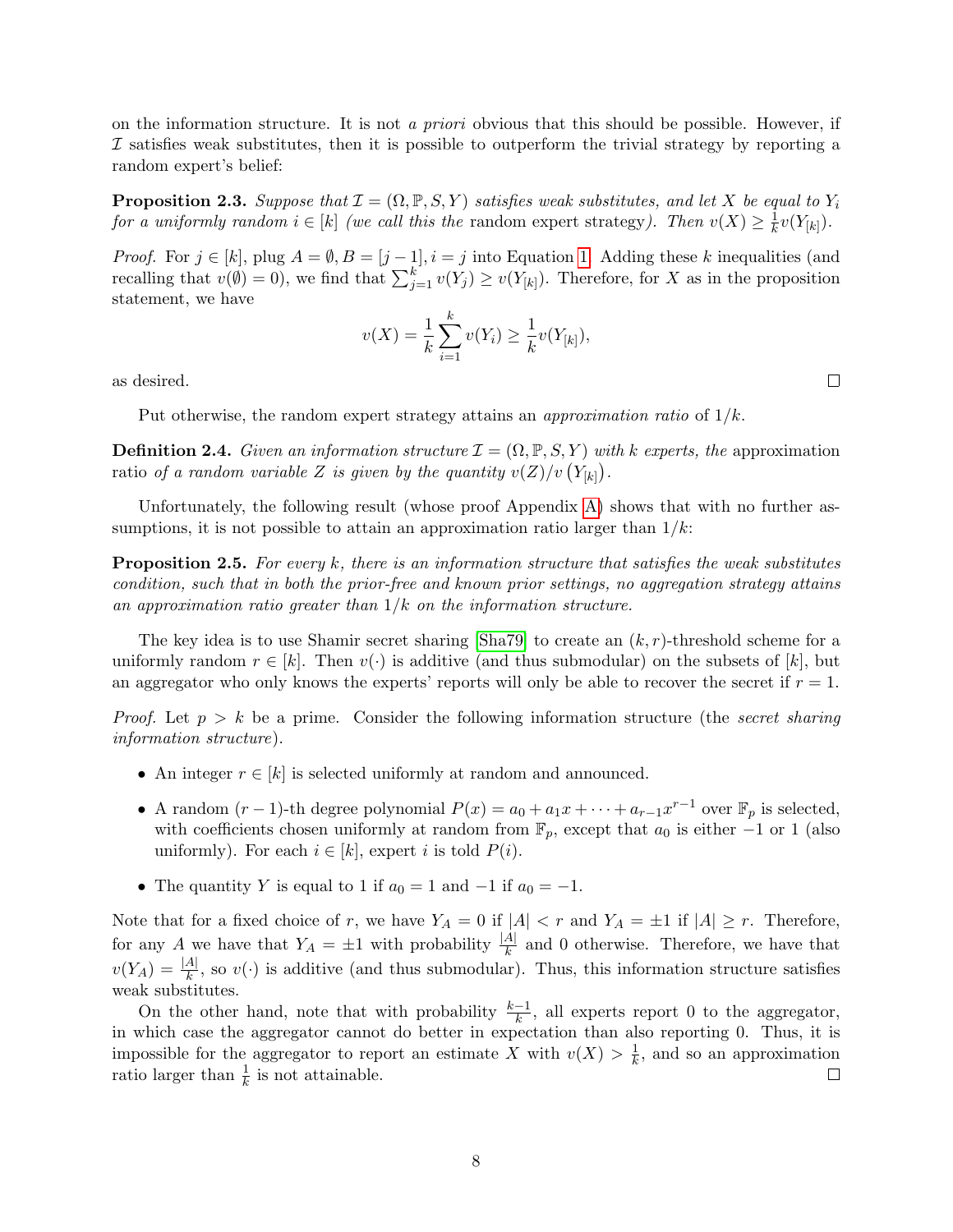The secret sharing information structure is a lottery over k different information structures, for each of which  $v(\cdot)$  is a threshold function: any  $r-1$  experts know nothing  $(v(A) = 0$  if  $|A| < r$ , while any r experts know everything  $(v(A) = 1$  if  $|A| \ge r$ . Except for  $r = 1$ , these information structures have experts that should be intuitively regarded as complementary. Indeed, these structures generalize the XOR information structure (which is the case of  $k = r = 2$ ). This suggests that properties of  $v(\cdot)$  as a set function on [k] are insufficient to capture what we intuitively mean by substitutable signals. This motivates us to seek a natural but stronger notion of informational substitutes — one that is well-motivated and not too restrictive, but which rules out information structures such as this one and allows an aggregator to outperform the guarantee of the random expert strategy.

### 2.5. Projective Substitutes

The following fact (which we prove in Appendix [A\)](#page-21-7) helps to motivate the notion that we will introduce.

<span id="page-9-2"></span>**Proposition 2.6.** The weak substitutes condition may be rewritten as: for any i and  $A \subseteq B$ , we have

$$
\mathbb{E}\left[ (Y_B - Y_A)^2 \right] \ge \mathbb{E}\left[ (Y_{B \cup \{i\}} - Y_{A \cup \{i\}})^2 \right].
$$

Intuitively, this interpretation of substitutes says: For any expert  $i$ , a set A of experts becomes better at predicting the belief of a superset of experts  $B$  if i's signal is **announced.** Here, the *belief* of a set  $T$  of experts refers to the expected value of  $Y$  conditioned on the experts' signals, i.e.  $Y_T$ .

This matches the intuition of substitutes as diminishing marginal returns: if signal  $i$  becomes known, the "information gap" between A and B decreases.

A more general notion of substitutes would require this to hold even when B is not a supserset of A. That is: for all i, A, B, the  $A \cup \{i\}$  can predict the belief of  $B \cup \{i\}$  better than A can predict the belief of B. This captures the spirit of diminishing marginal returns in a somewhat broader context.

Let us formalize the notion of  $A$ 's prediction of  $B$ 's belief. By this we mean the expected value of  $Y_B$  given the signal outcomes of the experts in A, i.e.  $\mathbb{E}[Y_B | {\sigma_i : i \in A}].$ 

**Definition 2.7.** Given an information structure  $\mathcal{I} = (\Omega, \mathbb{P}, S, Y)$  for k experts and subsets  $A, B \subseteq$ [k], A's prediction of B's belief is defined as the expected value of  $Y_B$  given the signal outcomes of the experts in A, i.e.

$$
Y_{B\to A} := \mathbb{E}\left[Y_B \mid \{\sigma_i : i \in A\}\right].
$$

We now state our substitutes definition, which strengthens the weak substitutes condition.

<span id="page-9-1"></span>**Definition 2.8.** An information structure  $\mathcal{I} = (\Omega, \mathbb{P}, S, Y)$  for k experts satisfies projective substitutes if for all  $A, B \subseteq [k]$  and  $i \in [k]$ , we have

<span id="page-9-0"></span>
$$
\mathbb{E}\left[\left(Y_B - Y_{B\to A}\right)^2\right] \ge \mathbb{E}\left[\left(Y_{B\cup\{i\}} - Y_{B\cup\{i\}\to A\cup\{i\}}\right)^2\right].\tag{2}
$$

The secret sharing information structure does not satisfy projective substitutes: take  $A, B, i$ with  $|B| \geq |A|$  and  $i \in A \setminus B$ . On the other hand, the example below does satisfy projective substitutes.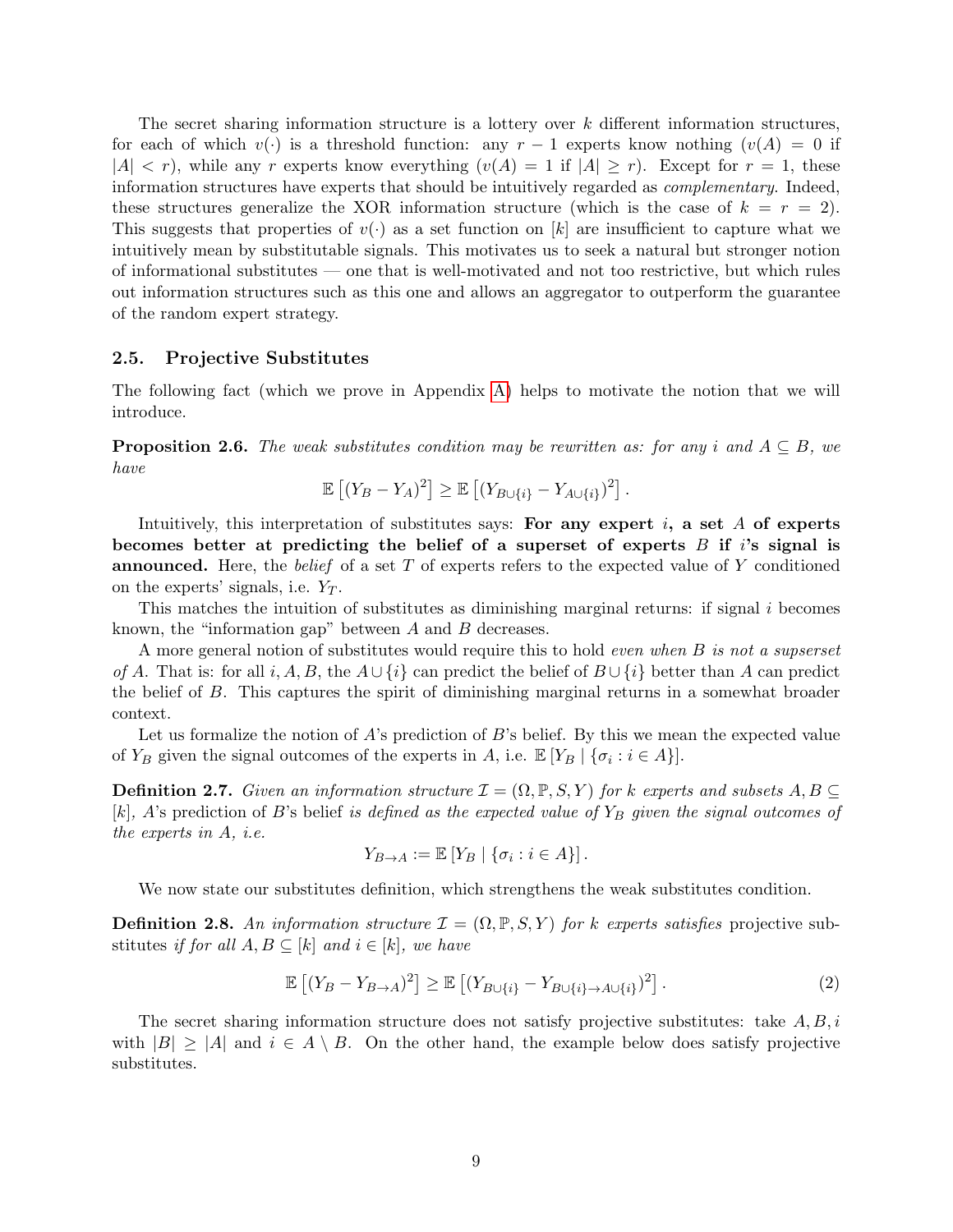Example 2.9. Consider the following information structure.

$$
\left\{ Y = \begin{array}{c|cc|cc} & \sigma_2 = 1 & \sigma_2 = 2 \\ \hline \sigma_1 = 1 & 0 & 1 \\ \sigma_1 = 2 & 1 & 2 \end{array} \right. \qquad \mathbb{P} = \begin{array}{c|cc|cc} & \sigma_2 = 1 & \sigma_2 = 2 \\ \hline \sigma_1 = 1 & 0.3 & 0.2 \\ \sigma_1 = 2 & 0.2 & 0.3 \end{array} \right\}
$$

Let  $A = \{1\}$  and  $B = \{2\}$ . It is not difficult to compute that

$$
Y_B = \begin{array}{c|cc} & \sigma_2 = 1 & \sigma_2 = 2 \\ \hline \sigma_1 = 1 & 0.4 & 1.6 \\ \sigma_1 = 2 & 0.4 & 1.6 \end{array} \qquad Y_{B \to A} = \begin{array}{c|cc} & \sigma_2 = 1 & \sigma_2 = 2 \\ \hline \sigma_1 = 1 & 0.88 & 0.88 \\ \sigma_1 = 2 & 1.12 & 1.12 \end{array}
$$

For example, in the  $(\sigma_1, \sigma_2) = (1, 1)$  case we have that  $Y_B = \frac{0.3 \cdot 0 + 0.2 \cdot 1}{0.3 + 0.2} = 0.4$ .  $Y_B$  is then used to compute  $Y_{B\to A}$ : for example, in the  $(\sigma_1, \sigma_2) = (1, 1)$  case we have that  $Y_{B\to A} = \frac{0.3 \cdot 0.4 + 0.2 \cdot 1.6}{0.3 + 0.2} = 0.88$ , as this is the expected value of  $Y_B$  conditioned on  $\sigma_1 = 1$ .

It can be computed that  $\mathbb{E}[(Y_B - Y_{B\to A})^2] = 0.3456$ , whereas  $\mathbb{E}[(Y_{B\cup\{1\}} - Y_{B\cup\{1\}\to A\cup\{1\}})^2] =$  $\mathbb{E}[(Y-Y_A)^2]=0.24$ , so Equation [2](#page-9-0) is satisfied for  $A = \{1\}, B = \{2\}, i=1$ . It can be verified that Equation [2](#page-9-0) is in fact satisfied for all  $A, B, i$ , so this information structure satisfies projective substitutes.

The projective substitutes definition can be interpreted as describing the class of information structures in which full information revelation is a dominant strategy. Specifically, consider a central party (call them the *elicitor*) who knows the information structure but does not know the experts' signals. Experts are truthful, but may be strategic: they will not lie about their signal, but may decide not to reveal it. The elicitor wishes to structure incentives that will encourage each expert to reveal their signal. The elicitor puts experts on teams (but does not immediately announce the teams). Then:

- 1. Each expert either reveals their signal to the elicitor, or does not.
- 2. The elicitor announces which experts revealed their signals and announces the teams.
- 3. Each team makes a prediction about the elicitor's posterior belief (after learning the signals of all experts who decided to reveal) and is scored using a quadratic scoring rule (i.e. penalized by the squared distance between their prediction of the elicitor's belief and the elicitor's actual belief).[8](#page-10-0)

This mechanism incentivizes experts to reveal their signals if and only if the information structure satisfies projective substitutes. Formally:

**Proposition 2.10.** An information structure satisfies projective substitutes if and only if in the above mechanism, revealing one's signal is a dominant strategy for every expert, regardless of who is on their team.

Proof. First suppose that the information structure satisfies projective substitutes. Consider any expert i, let A be i's team, and let B be the set of all other experts who reveal their signals. If i does not reveal their signal, then the elicitor's belief will be  $Y_B$  and A's prediction of the elicitor's belief will be  $Y_{B\to A}$ . If i reveals their signal, then the elicitor's belief will be  $Y_{B\cup \{i\}}$  and A's prediction

<span id="page-10-0"></span><sup>&</sup>lt;sup>8</sup>Why not elicit Y directly? Eliciting each team's best guess about the *elicitor's* belief is particularly compelling in situations in which the true value of  $Y$  will never be known, or will be learned in the far future. Under these circumstances, the elicitor's belief serves as an approximation for Y given the available information.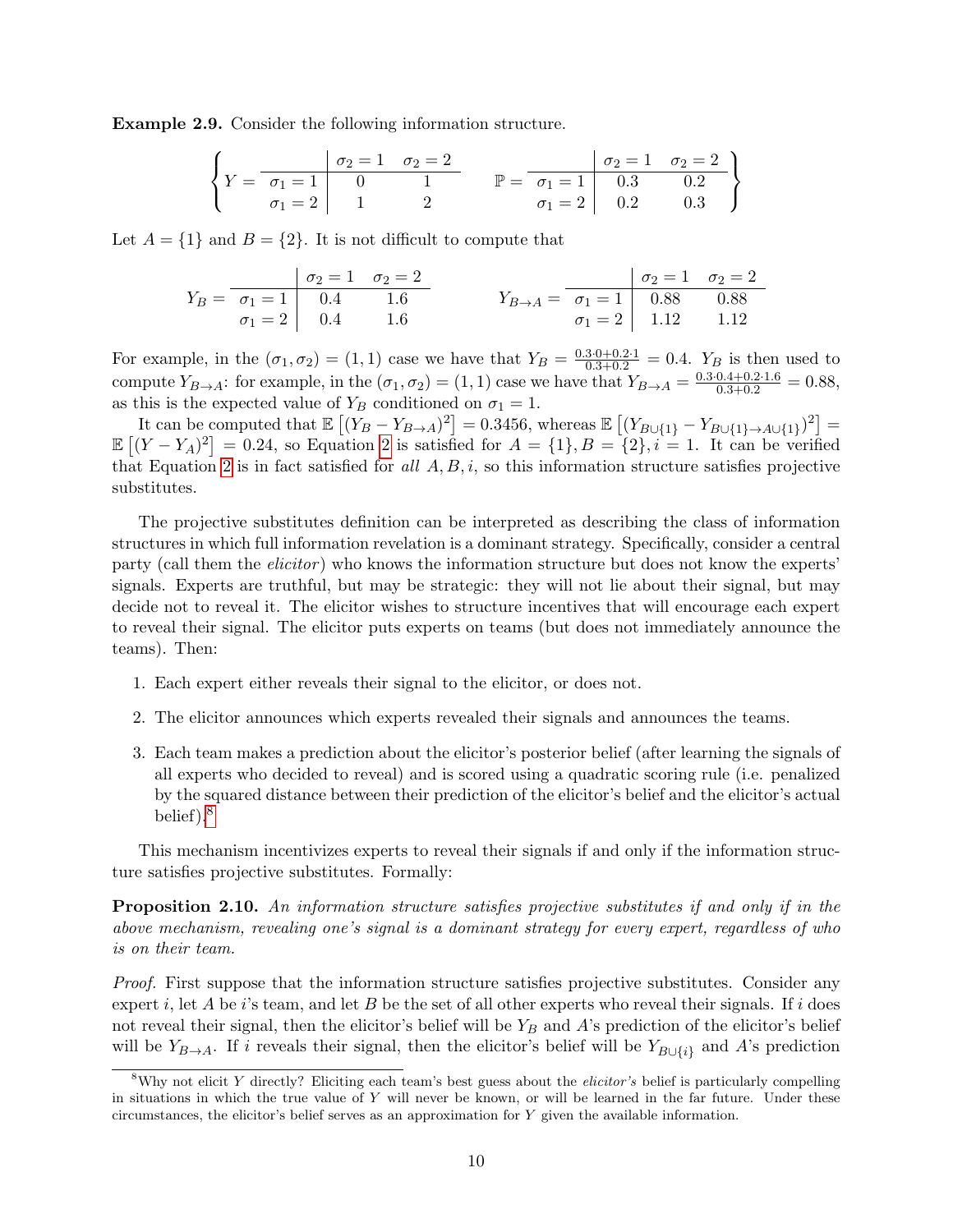of the elicitor's belief will be  $Y_{B\cup\{i\}\to A} = Y_{B\cup\{i\}\to A\cup\{i\}}$ . Therefore, by the projective substitutes, condition,  $A$ 's expected prediction error is smaller if i reveals their signal to the expert.

Conversely, suppose that the information structure does not satisfy projective substitutes. Then there are sets  $A, B \subseteq [k]$  and  $i \in A$  (see Remark [2.11](#page-11-0) [\(ii\)\)](#page-11-1) such that

$$
\mathbb{E}\left[\left(Y_B - Y_{B\to A}\right)^2\right] < \mathbb{E}\left[\left(Y_{B\cup\{i\}} - Y_{B\cup\{i\}\to A\cup\{i\}}\right)^2\right].
$$

Consider expert i, suppose their team is  $A$ , and suppose that the set of experts excluding i who reveal their signal is  $B$ . Then  $i$  is incentivized not to reveal their signal to the elicitor, as revealing their signal will increase A's expected prediction error.  $\Box$ 

<span id="page-11-0"></span>Remark 2.11 (Facts about projective substitutes).

- (i) The weak substitutes condition is equivalent to Equation [2](#page-9-0) holding for all  $A \subseteq B$ , so the projective substitutes condition is stronger. In fact it is strictly stronger, as it excludes the secret sharing information structure.
- <span id="page-11-1"></span>(ii) There are several equivalent formulations of projective substitutes. One definition replaces  $\{i\}$  with an arbitrary set X. Another modifies the definition by only requiring Equation [2](#page-9-0) to hold if  $i \in A$ .<sup>[9](#page-11-2)</sup>
- (iii) The notation  $Y_{B\to A}$  comes from the fact that, by Theorem [2.13,](#page-11-3)  $Y_{B\to A}$  is the projection of  $Y_B$ onto the sigma algebra generated by the signals of the experts in A. As a consequence of this alternative formulation,  $Y_{B\rightarrow A}$  is the closest random variable (by expected squared distance) to Y<sub>B</sub> among all random variables that depend only on the values  $(\sigma_i)_{i\in A}$ .

In Sections [3](#page-12-0) and [4,](#page-17-0) we explore how the projective substitutes condition allows us to improve upon the  $1/k$ -approximation guarantee attainable under the weak substitutes condition.

#### 2.6. The Pythagorean Theorem

Finally, we will find the following fact to be useful throughout our work.

<span id="page-11-4"></span>**Proposition 2.12** (Pythagorean theorem). Let A be a random variable,  $B = \mathbb{E}[A | \mathcal{F}]$  where  $\mathcal F$ is a sigma-algebra, and  $C$  be a random variable defined on  $\mathcal{F}$ . Then

$$
\mathbb{E}[(A-C)^{2}] = \mathbb{E}[(A-B)^{2}] + \mathbb{E}[(B-C)^{2}].
$$

Informally,  $B$  is the expected value of  $A$  conditional on some partial information, and  $C$  is a random variable whose value only depends on this information. We defer the proof to Appendix [A.](#page-21-7)

We call Proposition [2.12](#page-11-4) the "Pythagorean theorem" because it is precisely the Pythagorean theorem in the Hilbert space described by the following seminal theorem from probability theory.

<span id="page-11-3"></span>**Theorem 2.13** ([\[Sid57\]](#page-21-9)). For a given probability space  $(\Omega, \mathcal{F}, \mathbb{P})$ , consider the Hilbert space  $\mathcal{L}^2$  of square-integrable random variables with the inner product  $\langle X, Y \rangle := \mathbb{E} [XY]$ . For a given sub-sigmaalgebra  $\mathcal{F}'$  of the probability space, the map  $X \mapsto \mathbb{E}[X | \mathcal{F}']$  is same as the orthogonal projection map of  $\mathcal{L}^2$  onto the subspace of  $\mathcal{F}'$ -measurable square-integrable random variables.

The Pythagorean theorem lets us rewrite the approximation ratio in a more convenient form. (See Appendix [A](#page-21-7) for the proof.)

<span id="page-11-2"></span><sup>&</sup>lt;sup>9</sup>To see that this is equivalent, for any A, i with  $i \notin A$  define  $A' := A \cup \{i\}$ . Then Equation [2](#page-9-0) for  $A', B, i$  has the same right-hand side but a smaller or equal left-hand side, and is thus more difficult to satisfy.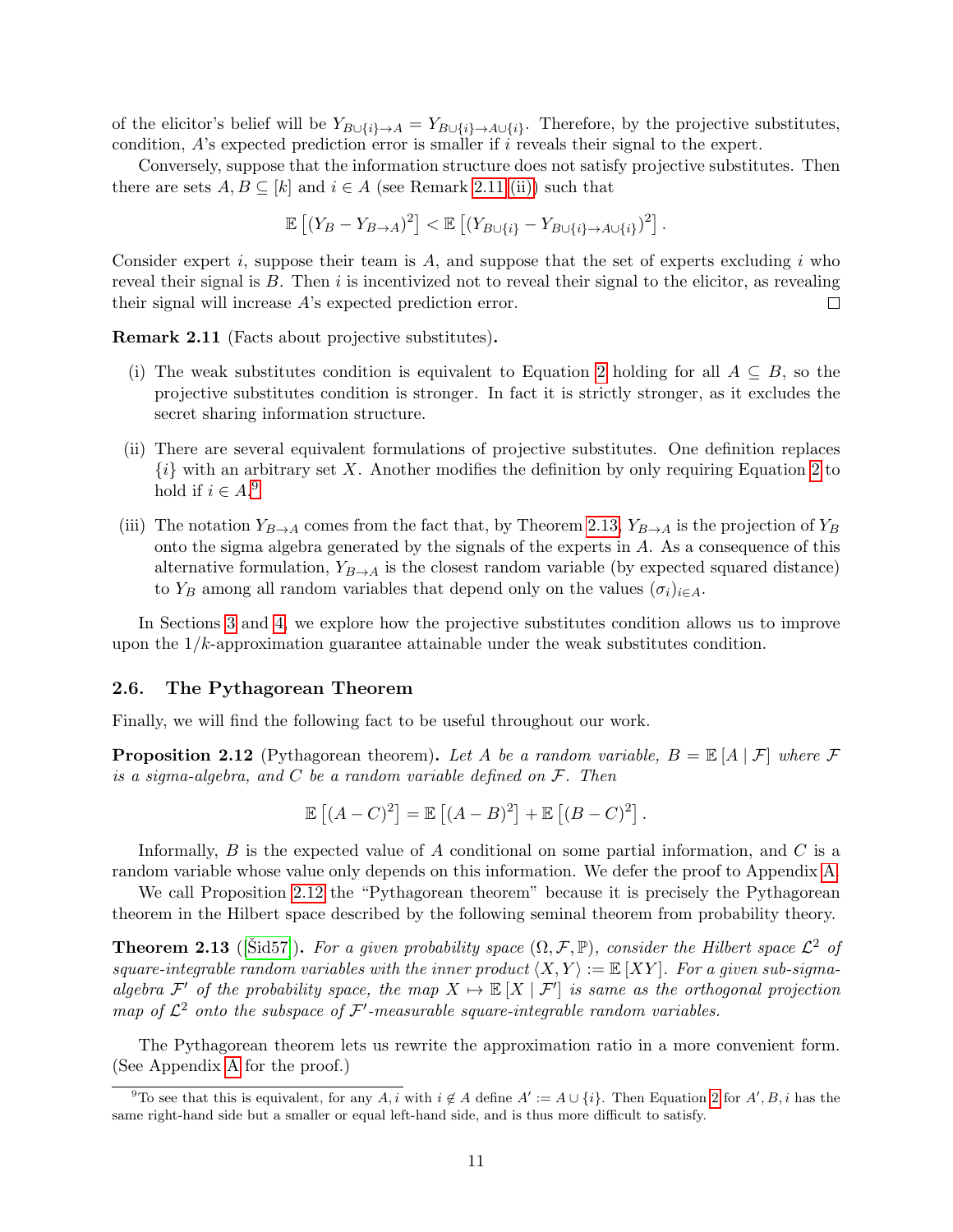<span id="page-12-2"></span>**Corollary 2.14.** The approximation ratio of a random variable Z that depends only on  $\sigma_1, \ldots, \sigma_k$ is equal to

$$
1 - \frac{\mathbb{E}\left[ (Y_{[k]} - Z)^2 \right]}{\mathbb{E}\left[ (Y_{[k]} - \mathbb{E}\left[ Y \right])^2 \right]}.
$$

### <span id="page-12-0"></span>3. The Prior-Free Setting

We begin our investigation in the prior-free setting and ask: what is the largest approximation ratio that can be guaranteed under the projective substitutes condition? In this section we give a positive result and a negative result. The positive result is that **averaging the experts' reports** attains an approximation ratio of at least  $(1+\sqrt{3}/2)/\text{k} - \text{O}(1/\text{k}^2) \approx 1.866/\text{k}$ . The negative result is that for all  $k$ , no aggregation method attains an approximation ratio of more than  $2/k - 1/k^2$ . Thus, projective substitutes enables a significant improvement over the 1/kapproximation guarantee of the random expert strategy, but no more than by a factor of two.

### 3.1. Positive Result for the Prior-Free Setting

<span id="page-12-1"></span>**Theorem 3.1.** Let  $\mathcal{I} = (\Omega, \mathbb{P}, S, Y)$  be an information structure for k experts that satisfies projective substitutes, and let  $X = \frac{1}{k}$  $\frac{1}{k} \sum_{i=1}^{k} Y_i$ . Then X attains an approximation ratio of at least

$$
\frac{2}{k} - \frac{k-1}{2k(2k-1+\sqrt{3k^2-3k+1})} - \frac{1}{k^2} \ge \left(1+\frac{\sqrt{3}}{2}\right) \cdot \frac{1}{k} - O\left(\frac{1}{k^2}\right).
$$

*Proof.* Let  $X = \frac{1}{k}$  $\frac{1}{k} \sum_{i=1}^{k} Y_i$ . By Corollary [2.14,](#page-12-2) showing that X achieves an approximation ratio of  $\alpha$  is equivalent to showing that

<span id="page-12-3"></span>
$$
\mathbb{E}\left[\left(Y_{[k]} - X\right)^2\right] \le (1 - \alpha)\mathbb{E}\left[\left(Y_{[k]} - \mathbb{E}\left[Y\right]\right)^2\right].\tag{3}
$$

The first step in our proof uses the following fact: for any numbers  $y_1, \ldots, y_k$  and y, we have

$$
\left(y - \frac{y_1 + \dots + y_k}{k}\right)^2 = \frac{1}{k} \sum_{i=1}^k (y - y_i)^2 - \frac{1}{k^2} \sum_{1 \le i < j \le k} (y_i - y_j)^2.
$$

This equality follows from rearranging terms, and applying it in expectation for  $y = Y_{[k]}$  and  $y_i = Y_i$ gives us the following equality.

<span id="page-12-5"></span>
$$
\mathbb{E}\left[ (Y_{[k]} - X)^2 \right] = \frac{1}{k} \sum_{i=1}^k \mathbb{E}\left[ (Y_{[k]} - Y_i)^2 \right] - \frac{1}{k^2} \sum_{1 \le i < j \le k} \mathbb{E}\left[ (Y_i - Y_j)^2 \right]. \tag{4}
$$

The left-hand side here is the same as in Equation [3;](#page-12-3) meanwhile, the right-hand side has a term representing the average error of a random expert and another term representing the average expected distance between the experts' forecasts. The following lemma allows us to get a handle on this last term.

<span id="page-12-4"></span>**Lemma 3.2.** For all i, j, and for all  $a, b \ge 0$  such that  $b \ge \frac{(2a-1)^2}{4a}$  $\frac{a^{(n-1)^2}}{4a}$ , we have

<span id="page-12-6"></span>
$$
\mathbb{E}\left[(Y_i - Y_j)^2\right] \ge a \left(\mathbb{E}\left[(Y_{\{i,j\}} - Y_i)^2\right] + \mathbb{E}\left[(Y_{\{i,j\}} - Y_j)^2\right]\right) - b \left(\mathbb{E}\left[(Y_i - \mathbb{E}\left[Y\right])^2\right] + \mathbb{E}\left[(Y_j - \mathbb{E}\left[Y\right])^2\right]\right).
$$
\n(5)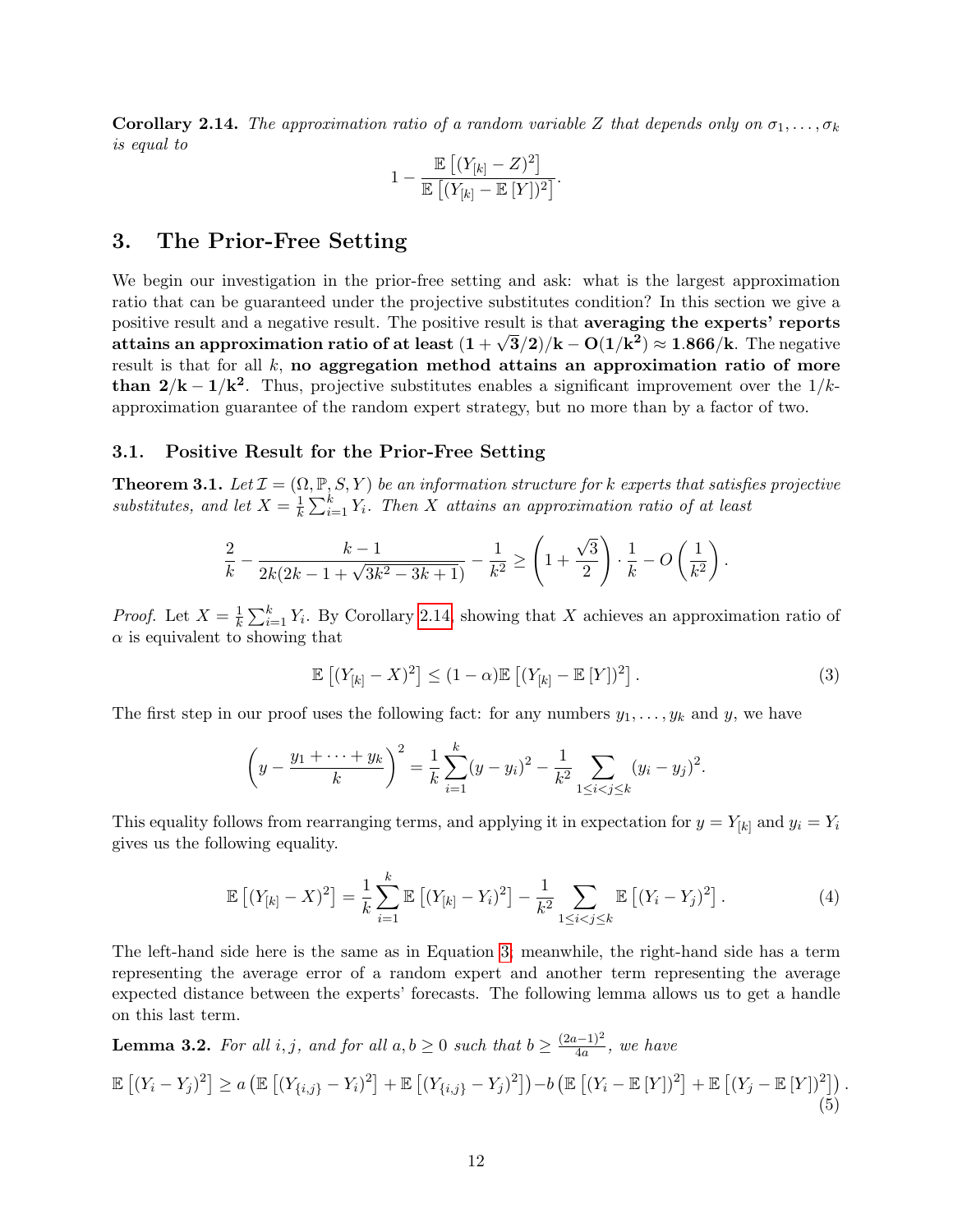The proof of Lemma [3.2](#page-12-4) relies on the projective substitutes assumption. The lemma lets us flexibly lower bound the expected distance between  $Y_i$  and  $Y_j$  in terms of the average expected distance from  $Y_{\{i,j\}}$  to  $Y_i$  and  $Y_j$ . Intuitively, the projective substitutes condition guarantees such a bound because expert i must be able to forecast  $Y_{\{i,j\}}$  better than they can forecast  $Y_j$ . For now we assume the truth of Lemma [3.2](#page-12-4) and return to the proof of Theorem [3.1.](#page-12-1) We note that we may rewrite

<span id="page-13-1"></span>
$$
\mathbb{E}\left[(Y_i - \mathbb{E}\left[Y\right])^2\right] = \mathbb{E}\left[(Y_{[k]} - \mathbb{E}\left[Y\right])^2\right] - \mathbb{E}\left[(Y_{[k]} - Y_i)^2\right],\tag{6}
$$

by the Pythagorean theorem. Additionally, we note that by weak substitutes (which follows from projective substitutes), for all  $i$  we have

<span id="page-13-0"></span>
$$
\sum_{j\neq i} \mathbb{E}\left[ (Y_{\{i,j\}} - Y_i)^2 \right] \geq \mathbb{E}\left[ (Y_{[k]} - Y_i)^2 \right]. \tag{7}
$$

To see this, consider for example  $i = 1$ . By weak substitutes,  $\mathbb{E} [(Y_{\{1,j\}} - Y_1)^2] \geq \mathbb{E} [(Y_{[j]} - Y_{[j-1]})^2]$ , so the left-hand side of Equation [7](#page-13-0) is greater than or equal to  $\sum_{j>1}^{s} \mathbb{E}[(Y_{[j]} - Y_{[j-1]})^2]$ , which (by k – 2 applications of the Pythagorean theorem) is equal to  $\mathbb{E}[(Y_{[k]}-Y_1)^2]$ . Now, combining Equations [4,](#page-12-5) [5,](#page-12-6) [6,](#page-13-1) and [7](#page-13-0) gives us that

<span id="page-13-2"></span>
$$
\mathbb{E}\left[ (Y_{[k]} - X)^2 \right] \le \frac{b(k-1)}{k} \mathbb{E}\left[ (Y_{[k]} - \mathbb{E}\left[ Y \right])^2 \right] + \left( \frac{1}{k} - \frac{a}{k^2} - \frac{b(k-1)}{k^2} \right) \sum_{i=1}^k \mathbb{E}\left[ (Y_{[k]} - Y_i)^2 \right].
$$
 (8)

for any  $a, b$  satisfying Lemma [3.2.](#page-12-4) Now, note that by weak substitutes we have

<span id="page-13-3"></span>
$$
\sum_{i=1}^{k} \mathbb{E} \left[ (Y_{[k]} - Y_i)^2 \right] = k \mathbb{E} \left[ (Y_{[k]} - \mathbb{E} \left[ Y \right])^2 \right] - \sum_{i=1}^{k} \mathbb{E} \left[ (Y_i - \mathbb{E} \left[ Y \right])^2 \right] \le (k-1) \mathbb{E} \left[ (Y_{[k]} - \mathbb{E} \left[ Y \right])^2 \right], (9)
$$

where the first step uses the Pythagorean theorem and the second step follows from Proposition [2.3.](#page-8-0) Therefore, if  $\frac{1}{k} - \frac{a}{k^2}$  $\frac{a}{k^2} - \frac{b(k-1)}{k^2}$  $\frac{k-1}{k^2} \geq 0$ , we may write Equation [8](#page-13-2) as

$$
\mathbb{E}\left[(Y_{[k]}-X)^2\right] \leq \frac{k-1}{k}\left(1-\frac{a-b}{k}\right)\mathbb{E}\left[(Y_{[k]}-\mathbb{E}\left[Y\right])^2\right].
$$

To make this inequality as tight as possible, we wish to make  $a - b$  as large as possible; our constraints are that  $b \geq \frac{(2a-1)^2}{4a}$  $\frac{(n-1)^2}{4a}$  and  $\frac{1}{k} - \frac{a}{k^2}$  $\frac{a}{k^2} - \frac{b(k-1)}{k^2}$  $\frac{k-1}{k^2} \geq 0$ . The optimal values are

$$
a = \frac{2k - 1 + \sqrt{3k^2 - 3k + 1}}{2k}
$$
 and  $b = \frac{(2a - 1)^2}{4a}$ .

This gives us

$$
\alpha = 1 - \frac{k-1}{k} \left( 1 - \frac{a-b}{k} \right) = \frac{2}{k} - \frac{k-1}{2k(2k-1+\sqrt{3k^2-3k+1})} - \frac{1}{k^2},
$$

 $\Box$ 

as desired.

Proof of Lemma [3.2.](#page-12-4) Recall from Theorem [2.13](#page-11-3) that random variables can be thought of as points in a Hilbert space. Let  $T_i$  be the projection of  $Y_j$  onto the space of all affine combinations of  $Y_i$  and  $Y_{\emptyset}$ , i.e.  $\{\beta Y_i + (1 - \beta)Y_{\emptyset} : \beta \in \mathbb{R}\}.$  (Recall that  $Y_{\emptyset}$  is the random variable that is always equal to  $\mathbb{E}[Y].$ ) Define  $T_i$  analogously. Note that  $\mathbb{E}[(Y_j - Y_{j \to i})^2] \leq \mathbb{E}[(Y_j - T_j)^2]$ , since  $Y_{j \to i}$  is the closest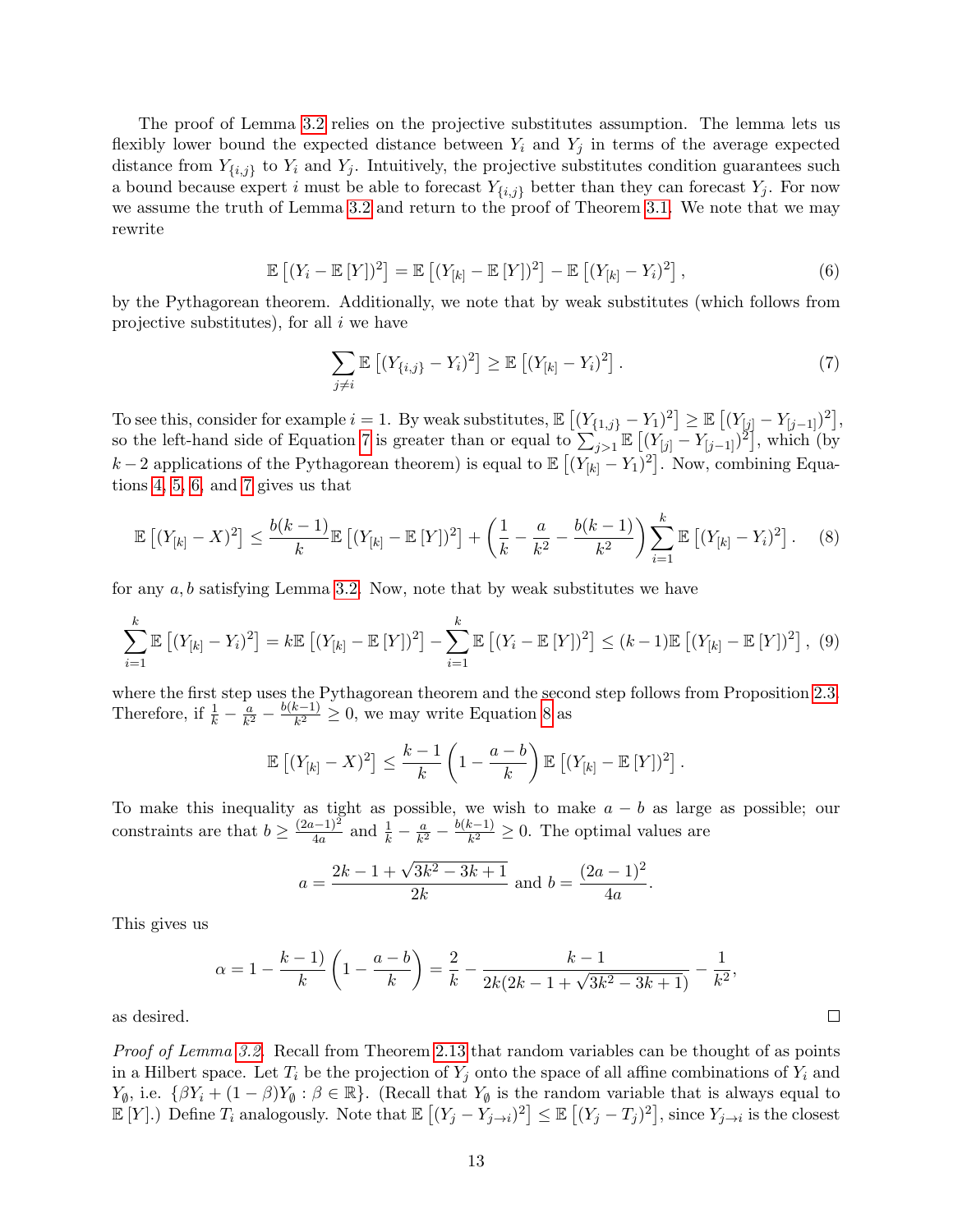point to  $Y_j$  of the subspace of random variables that depend only on  $\sigma_i$ , and the aforementioned affine space is a subset of that subspace. Additionally, by projective substitutes (with  $A = \{i\}, B =$  ${j}, i = i$  in Definition [2.8\)](#page-9-1), we have that  $\mathbb{E}[(Y_{\{i,j\}} - Y_i)^2] \leq \mathbb{E}[(Y_j - Y_{j \to i})^2]$ . Therefore, we have that  $\mathbb{E}\left[ (Y_{\{i,j\}} - Y_i)^2 \right] \leq \mathbb{E}\left[ (Y_j - T_j)^2 \right]$ , and similarly that  $\mathbb{E}\left[ (Y_{\{i,j\}} - Y_j)^2 \right] \leq \mathbb{E}\left[ (Y_i - T_i)^2 \right]$ . It therefore suffices to show that

<span id="page-14-2"></span>
$$
\mathbb{E}\left[(Y_i - Y_j)^2\right] \ge a \left(\mathbb{E}\left[(Y_i - T_i)^2\right] + \mathbb{E}\left[(Y_j - T_j)^2\right]\right) - b \left(\mathbb{E}\left[(Y_i - Y_\emptyset)^2\right] + \mathbb{E}\left[(Y_j - Y_\emptyset)^2\right]\right). \tag{10}
$$

By the Pythagorean theorem,<sup>[10](#page-14-1)</sup> we know the following four facts.

$$
\mathbb{E}\left[(Y_i - Y_j)^2\right] = \mathbb{E}\left[(Y_i - T_i)^2\right] + \mathbb{E}\left[(Y_j - T_i)^2\right]; \quad \mathbb{E}\left[(Y_i - Y_j)^2\right] = \mathbb{E}\left[(Y_j - T_j)^2\right] + \mathbb{E}\left[(Y_i - T_j)^2\right]
$$
\n
$$
\mathbb{E}\left[(Y_i - Y_0)^2\right] = \mathbb{E}\left[(Y_i - T_i)^2\right] + \mathbb{E}\left[(T_i - Y_0)^2\right]; \quad \mathbb{E}\left[(Y_j - Y_0)^2\right] = \mathbb{E}\left[(Y_j - T_j)^2\right] + \mathbb{E}\left[(T_j - Y_0)^2\right]
$$

These let us rewrite Equation [10](#page-14-2) as such:

$$
\frac{1}{2}\left(\mathbb{E}\left[(Y_j - T_i)^2\right] + \mathbb{E}\left[(Y_i - T_j)^2\right]\right) + \left(a - \frac{1}{2}\right)\left(\mathbb{E}\left[(T_i - Y_0)^2\right] + \mathbb{E}\left[(T_j - Y_0)^2\right]\right)
$$
\n
$$
\geq \left(a - b - \frac{1}{2}\right)\left(\mathbb{E}\left[(Y_i - Y_0)^2\right] + \mathbb{E}\left[(Y_j - Y_0)^2\right]\right).
$$
\n(11)

We wish to show that this inequality holds so long as  $b \geq \frac{(2a-1)^2}{4a}$  $\frac{(-1)^n}{4a}$ . To do so, we note the following fact: for any random variables  $Q, R$  and non-negative reals  $c_1, c_2$ , we have that

<span id="page-14-3"></span>
$$
c_1 \mathbb{E} [Q^2] + c_2 \mathbb{E} [R^2] \ge \frac{c_1 c_2}{c_1 + c_2} \mathbb{E} [ (Q + R)^2].
$$

This follows (after multiplying through by  $c_1 + c_2$  and cancelling terms) from the fact that for all  $q, r$  we have  $(c_1q)^2 + (c_2r)^2 \geq 2(c_1q)(c_2r)$ . Now, we apply this identity to  $Q := Y_j - T_i$  and  $R := T_i - Y_{\emptyset}$ , with  $c_1 = \frac{1}{2}$  $\frac{1}{2}$  and  $c_2 = a - \frac{1}{2}$  $\frac{1}{2}$ , and also to  $Q := Y_i - T_j$  and  $R := T_j - Y_{\emptyset}$ . This tells us that

$$
\frac{1}{2} \left( \mathbb{E} \left[ (Y_j - T_i)^2 \right] + \mathbb{E} \left[ (Y_i - T_j)^2 \right] \right) + \left( a - \frac{1}{2} \right) \left( \mathbb{E} \left[ (T_i - Y_{\emptyset})^2 \right] + \mathbb{E} \left[ (T_j - Y_{\emptyset})^2 \right] \right)
$$
\n
$$
\geq \frac{2a - 1}{4a} \left( \mathbb{E} \left[ (Y_i - Y_{\emptyset})^2 \right] + \mathbb{E} \left[ (Y_j - Y_{\emptyset})^2 \right] \right).
$$

 $\frac{1}{2}$ , which is equivalent to  $b \geq \frac{(2a-1)^2}{4a}$ Therefore, Equation [11](#page-14-3) holds so long as  $\frac{2a-1}{4a} \ge a - b - \frac{1}{2}$  $\frac{(n-1)^2}{4a}$ .  $\Box$ 

### 3.2. Negative Results for the Prior-Free Setting

<span id="page-14-0"></span>**Theorem 3.3.** Fix any  $k \geq 1$ . For every  $\mu \in \mathbb{R}$ , let  $\mathcal{I}_{\mu}$  be the information structure defined as follows: each expert i receives an independent signal  $\sigma_i \sim N(\mu, 1)$ , and  $Y := \sum_{i=1}^k \sigma_i$ . Then

- <span id="page-14-4"></span>(i)  $\mathcal{I}_{\mu}$  satisfies projective substitutes for all  $\mu$ .
- <span id="page-14-5"></span>(ii) No aggregation strategy achieves an approximation ratio of more than  $\frac{2}{k} - \frac{1}{k^2}$  $\frac{1}{k^2}$  on every  $\mathcal{I}_{\mu}$ .

We note that there may be stronger substitutes conditions (or other conditions) that the information structures  $\mathcal{I}_{\mu}$  satisfy. The negative result of theorem [3.3](#page-14-0) carries over to any such setting.

<span id="page-14-1"></span><sup>&</sup>lt;sup>10</sup>While in most cases by "Pythagorean theorem" we mean Proposition [2.12,](#page-11-4) in this case we are referring to the fact that for orthogonal vectors **x** and **y**, we have  $||\mathbf{x}||^2 + ||\mathbf{y}||^2 = ||\mathbf{x} + \mathbf{y}||^2$  (and applying this fact to e.g.  $\mathbf{x} = Y_i - T_i$ ,  $y = Y_i - T_i$ ). Proposition [2.12](#page-11-4) can be thought of as following from this fact (in the context of Theorem [2.13\)](#page-11-3).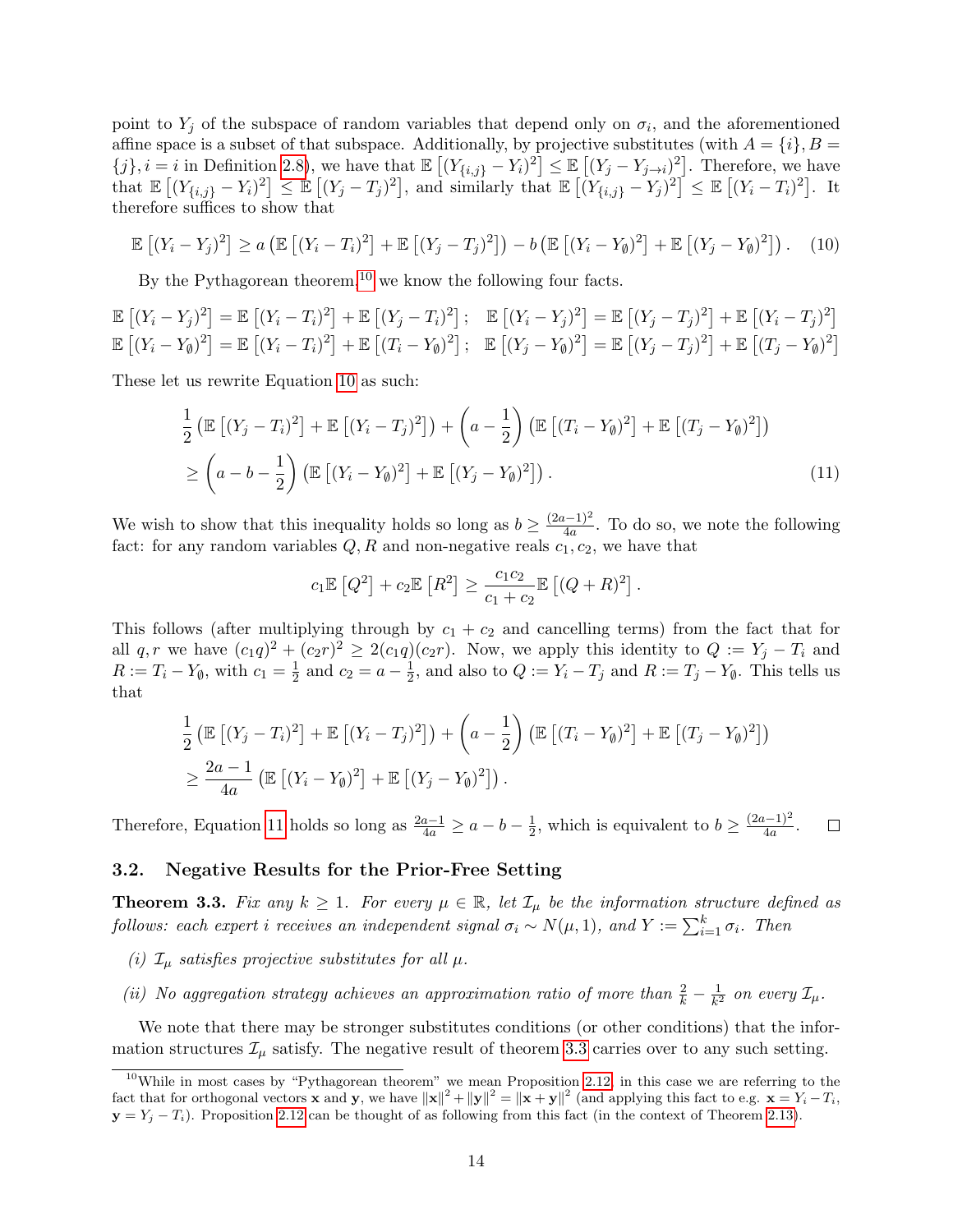*Proof.* We first prove [\(i\).](#page-14-4) Without loss of generality, assume that  $\mu = 0$ . For any A, B, we have  $Y_B = \sum_{j \in B} \sigma_j$  and  $Y_{B\to A} = \sum_{j \in A \cap B} \sigma_j$  (from the perspective of the experts in A, the values  $\sigma_j$ for  $j \in \mathring{A} \cap B$  are known and the values  $\sigma_j$  for  $j \in B \setminus A$  are zero in expectation). Therefore, for any  $A, B, i$  we have

$$
\mathbb{E}\left[(Y_B - Y_{B\to A})^2\right] = \left(\sum_{j \in B\setminus A} \sigma_j\right)^2 = \left(\sum_{j \in (B\cup\{i\})\setminus (A\cup\{i\})} \sigma_j\right)^2 = \mathbb{E}\left[(Y_{B\cup\{i\}} - Y_{B\cup\{i\}\to A\cup\{i\}})^2\right],
$$

so Equation [2](#page-9-0) is satisfied (with equality).

We now prove [\(ii\),](#page-14-5) and we do so in two steps: first we show that taking the average of the experts' reports yields an approximation ratio of exactly  $\frac{2}{k} - \frac{1}{k^2}$  $\frac{1}{k^2}$  for all  $\mu$ , and second we show that no aggregation method beats averaging for every  $\mu.$ 

For the first step, again assume without loss of generality that  $\mu = 0$ . Then  $Y_{[k]} = Y = \sum_i \sigma_i$ and the average of the  $Y_i$ 's is  $X = \frac{1}{k}$  $\frac{1}{k} \sum_i \sigma_i$ . Therefore we have

$$
\mathbb{E}\left[ (Y_{[k]} - X)^2 \right] = \mathbb{E}\left[ \left( \frac{k-1}{k} \sum_i \sigma_i \right)^2 \right] = \left( \frac{k-1}{k} \right)^2 \mathbb{E}\left[ \left( \sum_i \sigma_i \right)^2 \right].
$$

On the other hand, we have that  $\mathbb{E}[(Y_{[k]} - \mathbb{E}[Y])^2] = \mathbb{E}[(\sum_i \sigma_i)^2]$ , so (using Corollary [2.14\)](#page-12-2) we have that the approximation ratio is

$$
1 - \left(\frac{k-1}{k}\right)^2 = \frac{2}{k} - \frac{1}{k^2}.
$$

This completes the first step. To complete the second step, we use the following well-known result from statistical theory.[11](#page-15-0)

**Proposition 3.4** ([\[Bly51\]](#page-20-9), [\[GS51\]](#page-20-10), [\[HL51\]](#page-20-11)). Let  $x_1, \ldots, x_k$  be drawn independently from a normal distribution with unknown mean  $\mu$  and standard deviation 1. Let  $\hat{\mu} := \frac{1}{k} \sum_{i=1}^{k} x_i$ . Then for every function X of  $x_1, \ldots, x_k$ , there exists  $\mu$  such that  $\mathbb{E}[(X - \mu)^2] \geq \mathbb{E}[(\hat{\mu} - \mu)^2]$ .

Since  $\mathbb{E}[(\hat{\mu}-\mu)^2]=\frac{1}{k}$  $\frac{1}{k}$  for every  $\mu$ , we have the following fact as a corollary.

<span id="page-15-1"></span>**Corollary 3.5.** Let  $x_1, \ldots, x_k$  be drawn independently from a normal distribution with unknown mean  $\mu$  and standard deviation 1. Then for every aggregation strategy X that takes as input  $x_1, \ldots, x_k$ , we have  $\max_{\mu} \mathbb{E} \left[ (X - \mu)^2 \right] \geq \frac{1}{k}$  $\frac{1}{k}$ .

(The only subtlety is that aggregation strategies are not required to be deterministic; however, replacing a randomized aggregation strategy with the deterministic strategy that outputs the expected value of the randomized strategy given the inputs can only reduce expected squared error.)

Returning to our proof, let X be any aggregation strategy on inputs  $Y_1, \ldots, Y_k$ . We define a new aggregation strategy:  $\tilde{X} := \frac{1}{k-1}(\sum_i Y_i - X)$ . We claim that if X achieves an approximation ratio of more than  $\frac{2}{k} - \frac{1}{k^2}$  $\frac{1}{k^2}$  on every  $\mu$ , then  $\tilde{X}$  violates Corollary [3.5.](#page-15-1)

<span id="page-15-0"></span><sup>&</sup>lt;sup>11</sup>This fact does not generalize to more than two dimensions, meaning that if the  $x_i$  are vectors in three or more dimensions drawn independently from a normal distribution with unknown mean and known covariance matrix, then there is an estimator for the mean that Pareto dominates the sample mean according to expected squared vector distance. One such estimator is the *James-Stein estimator* [\[Ste56\]](#page-21-10).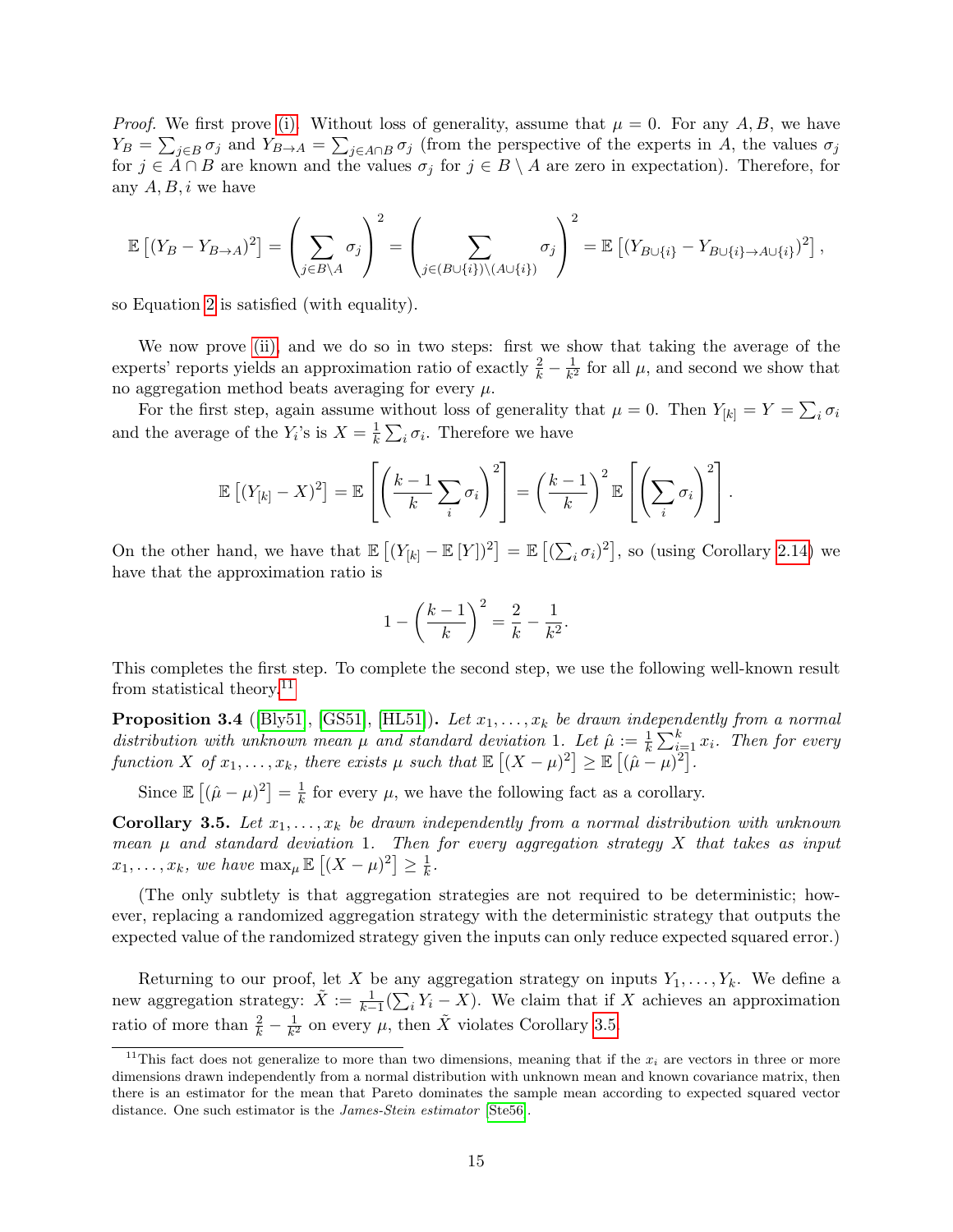Note that  $Y_i = \sigma_i + (k-1)\mu$ , which means that the  $Y_i$ 's are independent samples from  $N(k\mu, 1)$ . Consider X as an estimator for  $k\mu$ . We have

$$
\mathbb{E}\left[(k\mu - \tilde{X})^2\right] = \mathbb{E}\left[\left(k\mu - \frac{1}{k-1}\left(\sum_i Y_i - X\right)\right)^2\right]
$$
  
= 
$$
\frac{1}{(k-1)^2} \mathbb{E}\left[\left(\sum_i Y_i - k(k-1)\mu - X\right)^2\right] = \frac{1}{(k-1)^2} \mathbb{E}\left[(Y - X)^2\right],
$$

where in the last step we use the fact that  $Y = \sum_i \sigma_i = \sum_i Y_i - k(k-1)\mu$ . Now, suppose for contradiction that X achieves an approximation ratio of more than  $\frac{2}{k} - \frac{1}{k^2}$  $\frac{1}{k^2}$  on every  $\mu$ . Then for all  $\mu$  we have

$$
\left(\frac{k-1}{k}\right)^2 = 1 - \left(\frac{2}{k} - \frac{1}{k^2}\right) > \frac{\mathbb{E}\left[(Y-X)^2\right]}{\mathbb{E}\left[(Y-\mathbb{E}\left[Y\right])^2\right]} = \frac{\mathbb{E}\left[(Y-X)^2\right]}{k} = \frac{(k-1)^2}{k} \mathbb{E}\left[(k\mu - \tilde{X})^2\right],
$$

so  $\mathbb{E}\left[ (k\mu - \tilde{X})^2 \right] < \frac{1}{k}$  $\frac{1}{k}$  for every value of  $k\mu$  (and thus for every  $\mu$ ). This contradicts Corollary [3.5](#page-15-1) and completes the proof.  $\Box$ 

Theorems [3.1](#page-12-1) and [3.3](#page-14-0) give us non-matching lower and upper bounds on the optimal approximation ratio under the projective substitutes condition. In particular, for  $k = 2$  experts, Theorem [3.1](#page-12-1) tells us that averaging achieves an approximation ratio of  $\frac{3+\sqrt{7}}{8} \approx 0.706$ , while Theorem [3.1](#page-12-1) tells us that no aggregation strategy can achieve an approximation ratio larger than 0.75. We now show that for two experts, our positive result is tight.

<span id="page-16-0"></span>Theorem 3.6. In the prior-free setting, no aggregation strategy achieves an approximation ratio Line of the  $\frac{3+\sqrt{7}}{8}$  $\frac{8.57}{8}$  on every two-expert information structure that satisfies projective substitutes.

*Proof.* Let  $\mathcal{I}_+$  be the following information structure, where  $p = 1 \sqrt{7}$  $\frac{\pi}{4}$  and  $x =$ √  $14 - 2$ √ 2. We label the signals −1 and 1 because these are the expected values conditional on the respective signals.

$$
\mathcal{I}_{+} := \left\{ Y = \begin{array}{c|c|c|c} & \sigma_{2} = 1 & \sigma_{2} = -1 & \sigma_{2} = -1 \\ \hline \sigma_{1} = 1 & \frac{1 - (1 - 2p)x}{2p} & x & \mathbb{P} = \begin{array}{c|c|c} & \sigma_{2} = 1 & \sigma_{2} = -1 \\ \hline \sigma_{1} = 1 & p & \frac{1}{2} - p \\ \sigma_{1} = -1 & \frac{1}{2} - p & p \end{array} \right\}
$$

Let  $\mathcal{I}_-$  be the same information structure, but with  $x = 2\sqrt{2}$  – √ 14. It is a matter of calculation to verify that these information structures satisfy projective substitutes.<sup>[12](#page-16-1)</sup>

Note that any aggregation strategy that outputs a number other than 1 on input  $(Y_1, Y_2)$  =  $(1, 1)$  has an approximation ratio of negative infinity on an information structure where  $Y = 1$ deterministically. This is likewise true for −1 in place of 1. Thus, if Theorem [3.6](#page-16-0) were false, it would be disproved by an information structure that outputs 1 on  $\mathcal{I}_+$  and  $\mathcal{I}_-$  if  $(\sigma_1, \sigma_2) = (1, 1)$  and  $-1$ if  $(\sigma_1, \sigma_2) = (-1, -1)$ . Conditional on this, the aggregation method that minimizes the maximum expected squared distance to  $Y_{[k]}$  on  $\mathcal{I}_+$  and  $\mathcal{I}_-$  is the one that returns 0 when  $(\sigma_1, \sigma_2) = (1, -1)$ or  $(\sigma_1, \sigma_2) = (-1, 1)$ . It is a matter of calculation to verify that this aggregation strategy achieves an approximation ratio of exactly  $\frac{3+\sqrt{7}}{8}$  $\frac{1}{8}$ .  $\Box$ 

<span id="page-16-1"></span><sup>&</sup>lt;sup>12</sup>These information structures were found by finding values that would make the inequalities in the proofs of Theorem [3.1](#page-12-1) and Lemma [3.2](#page-12-4) hold with equality.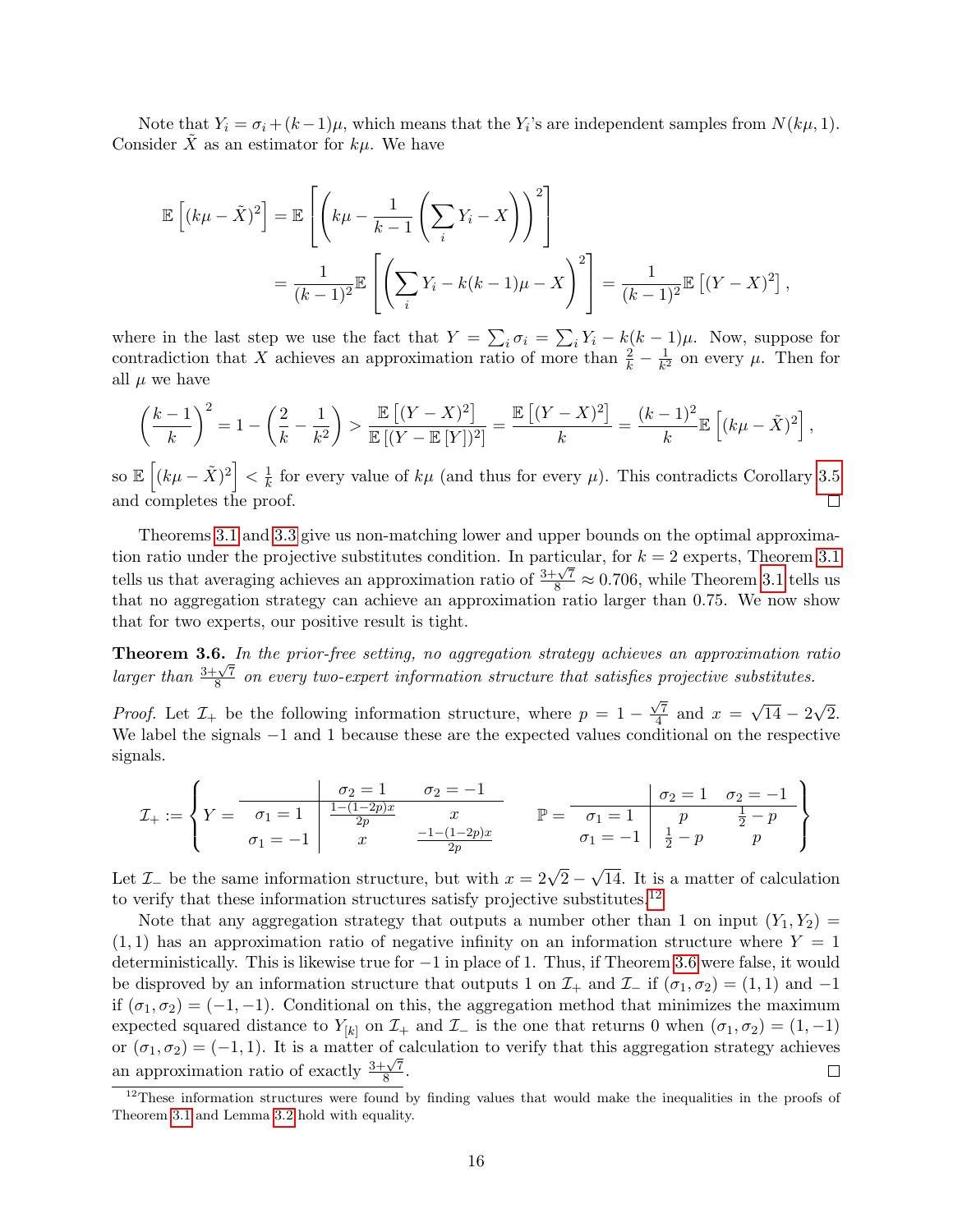### <span id="page-17-0"></span>4. The Known Prior Setting

Let us now expand the information available to the aggregator by allowing them knowledge of the prior  $E[Y]$ . How might this change the optimal aggregation strategy?

Consider the following information structure: a coin comes up heads Y fraction of the time, selected uniformly from  $[0, 1]$ . Each of two experts sees an independent flip of the coin. It can be calculated that an expert who sees heads has a posterior of  $\frac{2}{3}$ . However, consider the situation in which both experts report heads: collectively they have seen two heads and zero tails, conditional on which the expected value of Y is  $\frac{3}{4}$ .

In this setting, it is beneficial to push the average of the experts' reports away from the prior, a method known as extremization in the forecasting literature. Extremization has been demonstrated empirically to improve the accuracy of aggregate forecasts, and the theoretical intuition for the benefit of extremization extends beyond the above example. An expert's report is the posterior resulting from observing a fraction of all available evidence. If many experts update upward from the prior as a result of each of their pieces of evidence, then it stands to reason that observing all of the evidence would cause an update that is larger than the update of an average expert.

### 4.1. The Extremization Factor

Consider the following aggregation strategy, parameterized by a constant d which we will call the extremization factor.

<span id="page-17-2"></span>
$$
X := \frac{1}{k} \sum_{i} Y_i + (d - 1) \left( \frac{1}{k} \sum_{i} Y_i - \mathbb{E}[Y] \right). \tag{12}
$$

Setting  $d = 1$  recovers the average of the reports; setting  $d = 0$  simply returns the prior. In general, setting  $d > 1$  extremizes the average (i.e. pushes it away from the prior) by a factor of d. As an example, consider the class of information structures in Theorem [3.3,](#page-14-0) where averaging achieved an approximation ratio of  $\frac{2}{k} - \frac{1}{k^2}$  $\frac{1}{k^2}$ . On the other hand, extremizing by a factor of k (i.e. setting  $d = k$ above) recovers Y exactly (thus achieving an approximation ratio of 1).

We now prove that by extremizing, we can achieve an approximation ratio that is higher than what we could hope to attain without knowledge of the prior. In particular, we find that by extremizing, it is possible to achieve an approximation ratio of at least  $\frac{3\sqrt{3}}{2k} - O(1/k^2) \approx$  $2.598/k$ , a substantial improvement not only over our positive result in the prior-free setting, but also over our negative result.

#### 4.2. Positive Result for the Known Prior Setting

<span id="page-17-1"></span>**Theorem 4.1.** Let  $\mathcal{I} = (\Omega, \mathbb{P}, S, Y)$  be an information structure for k experts that satisfies projective substitutes, and let  $X = \frac{1}{k}$  $\frac{1}{k} \sum_{i=1}^{k} Y_i + (d-1) \left( \frac{1}{k} \right)$  $\frac{1}{k} \sum_{i=1}^{n} Y_i - \mathbb{E}[Y]$ , where  $d = \frac{k(\sqrt{3k^2-3k+1}-2)}{k^2-k-1}$  $\frac{k^2-3k+1-2}{k^2-k-1}$ . Then X attains an approximation ratio of at least

$$
\frac{(3k^2-3k+1)^{3/2}-9k^2+9k+1}{2(k^2-k-1)^2} \ge \frac{3\sqrt{3}}{2k} - O\left(\frac{1}{k^2}\right).
$$

The proof is similar to the proof of Theorem [3.1.](#page-12-1) We provide a sketch of the proof and refer to Appendix [A](#page-21-7) for the details.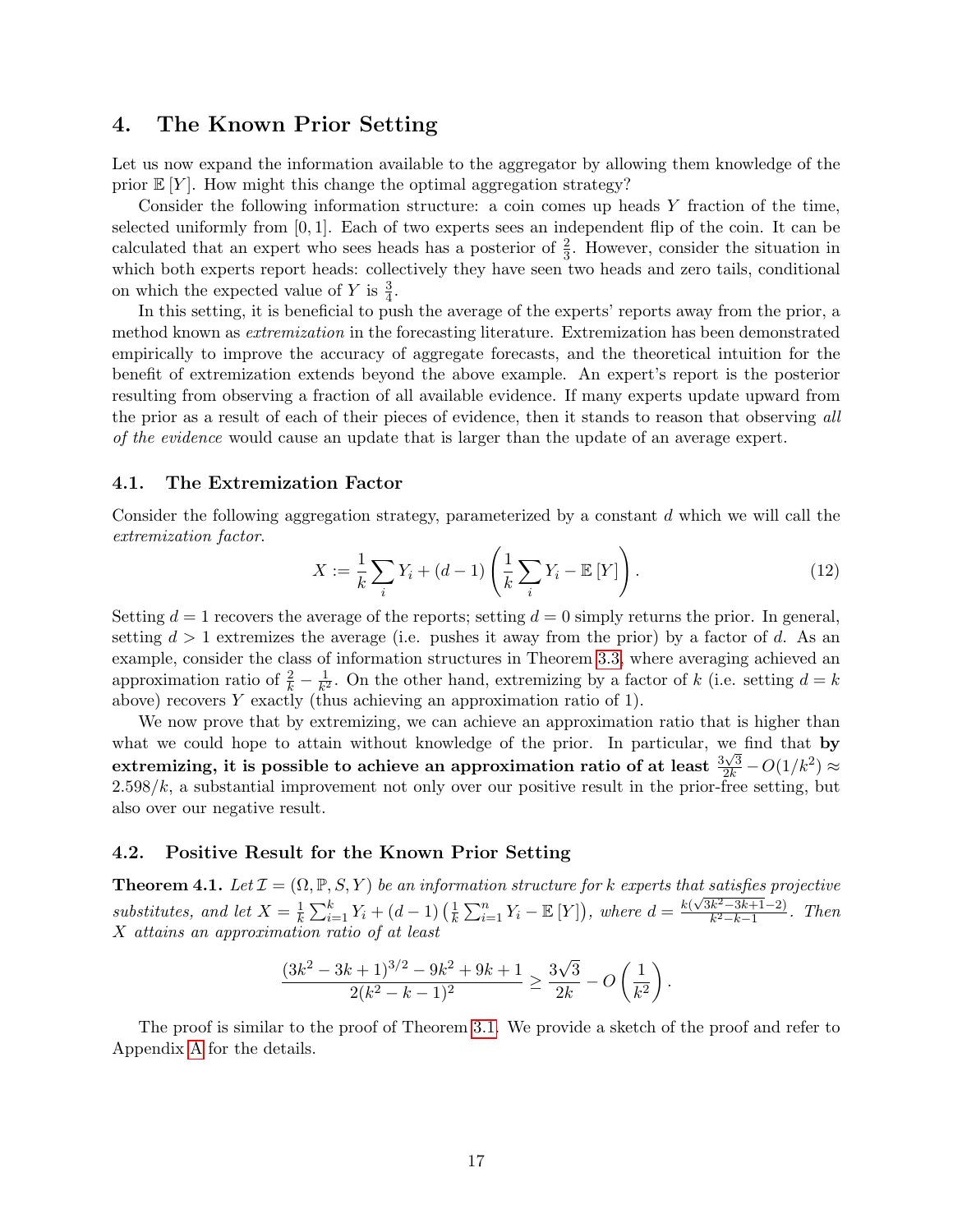*Proof sketch.* Let  $d > 0$  and let  $X := \frac{1}{k} \sum_i Y_i + (d - 1) \left(\frac{1}{k}\right)$  $\frac{1}{k} \sum_i Y_i - \mathbb{E}[Y]$ . By rearranging terms and applying Equation [4,](#page-12-5) we find that

$$
\mathbb{E}\left[ (Y_{[k]} - X)^2 \right] = (d-1)^2 \mathbb{E}\left[ (Y_{[k]} - \mathbb{E}[Y])^2 \right] - \frac{d(d-2)}{k} \sum_i \mathbb{E}\left[ (Y_{[k]} - Y_i)^2 \right] - \frac{d^2}{k^2} \sum_{1 \le i < j \le k} \mathbb{E}\left[ (Y_i - Y_j)^2 \right]
$$

.

We then apply Lemma [3.2](#page-12-4) and use the Pythagorean theorem and Equation [9](#page-13-3) to find that for any  $a, b \geq 0$  such that  $b \geq \frac{(2a-1)^2}{4a}$  $\frac{(k-1)^2}{4a}$ , if  $\frac{d(d-2)}{k} + \frac{bd^2(k-1)}{k^2}$  $\frac{(k-1)}{k^2} + \frac{ad^2}{k^2}$  $\frac{ud^2}{k^2} \leq 0$  then

$$
\mathbb{E}\left[ (Y_{[k]} - X)^2 \right] \le \left( 1 + \frac{d^2 - 2d}{k} - (a - b) \frac{k - 1}{k^2} d^2 \right) \mathbb{E}\left[ (Y_{[k]} - \mathbb{E}[Y])^2 \right].
$$

Just as in the proof of Theorem [3.1,](#page-12-1) our goal is now to maximize  $a-b$ , this time with the constraints  $b \geq \frac{(2a-1)^2}{4a}$  $\frac{d^{(k-1)/2}}{4a}$  and  $\frac{d(d-2)}{k} + \frac{bd^2(k-1)}{k^2}$  $\frac{(k-1)}{k^2} + \frac{ad^2}{k^2}$  $\frac{dd^2}{k^2} \leq 0$ . Solving this optimization problem yields the theorem statement.  $\Box$ 

It is worth noting now a varies with  $\kappa$ . While a increases with  $\kappa$ , it reaches a limit — namely,  $\sqrt{3} \approx 1.732^{13}$  $\sqrt{3} \approx 1.732^{13}$  $\sqrt{3} \approx 1.732^{13}$  Thus, the strategy given in Theorem [4.1](#page-17-1) does not extremize in the way that one It is worth noting how d varies with k. While d increases with k, it reaches a limit — namely, might guess based on the optimal response to the information structures in our negative result for the prior-free setting, Theorem [3.3.](#page-14-0) This makes sense, because the signals received by each expert were independent; the worst-case optimal strategy, on the other hand, must compromise between doing well in such settings (where a large extremization factor makes sense) and ones where experts' information is highly dependent (where little or no extremization is optimal).

### 4.3. Negative Results for the Known Prior Setting

We first prove a conditional negative result: specifically, that our above approach of averaging and extremizing by a constant factor cannot achieve an approximation ratio better than  $\frac{4}{k}$ .

<span id="page-18-0"></span>**Theorem 4.2.** Fix any  $k \geq 1$ . Let  $\mathcal{I}_{ind}$  be the information structure in which each expert i receives an independent signal  $\sigma_i \sim N(0, 1)$ . Let  $\mathcal{I}_{eq}$  be the information structure in which each expert i receives the same signal  $\sigma_i$ , which is also drawn from  $\sim N(0, 1)$ . For both information structures,  $Y = \sum_{i=1}^{k} \sigma_i$ . Then

- (i)  $\mathcal{I}_{ind}$  and  $\mathcal{I}_{den}$  satisfy projective substitutes.
- (ii) There is no  $d \in \mathbb{R}$  for which the aggregation strategy that averages the experts' reports and extremizes by a factor of d attains an approximation ratio of more than  $\frac{4k}{(k+1)^2}$  on both  $\mathcal{I}_{ind}$ and  $\mathcal{I}_{den}$ .

As with Theorem [3.3,](#page-14-0) the result extends to all settings that permit both  $\mathcal{I}_{ind}$  and  $\mathcal{I}_{dep}$ .

*Proof.* The fact that  $\mathcal{I}_{ind}$  satisfies projective substitutes follows from part [\(i\)](#page-14-4) of Theorem [3.3.](#page-14-0) The fact that  $\mathcal{I}_{\text{dep}}$  satisfies projective substitutes is clear because the right-hand side of Equation [2](#page-9-0) is zero.

To show the second part, note that for  $\mathcal{I}_{ind}$  we have  $Y_i = \sigma_i$ , so  $Y = \sum_i Y_i$ , and for  $\mathcal{I}_{dep}$  we have  $Y_i = k\sigma_i$ , so  $Y = \frac{1}{k}$  $\frac{1}{k} \sum_i Y_i$ . Therefore, an extremization factor of d (as in Equation [12\)](#page-17-2) attains an approximation ratio of  $1 - \frac{(k-d)^2}{k^2}$  $\frac{(-d)^2}{k^2}$  for  $\mathcal{I}_{ind}$  and  $1 - (1 - d)^2$  for  $\mathcal{I}_{dep}$ . The d that maximizes the minimum of these two expressions is  $d = \frac{2k}{k+1}$ , which yields an approximation ratio of  $\frac{4k}{(k+1)^2}$  for both information structures.

<span id="page-18-1"></span> $13$ Interestingly, the value of d recommended by our theoretical analysis is consonant with the empirical findings in [\[SU15\]](#page-21-1).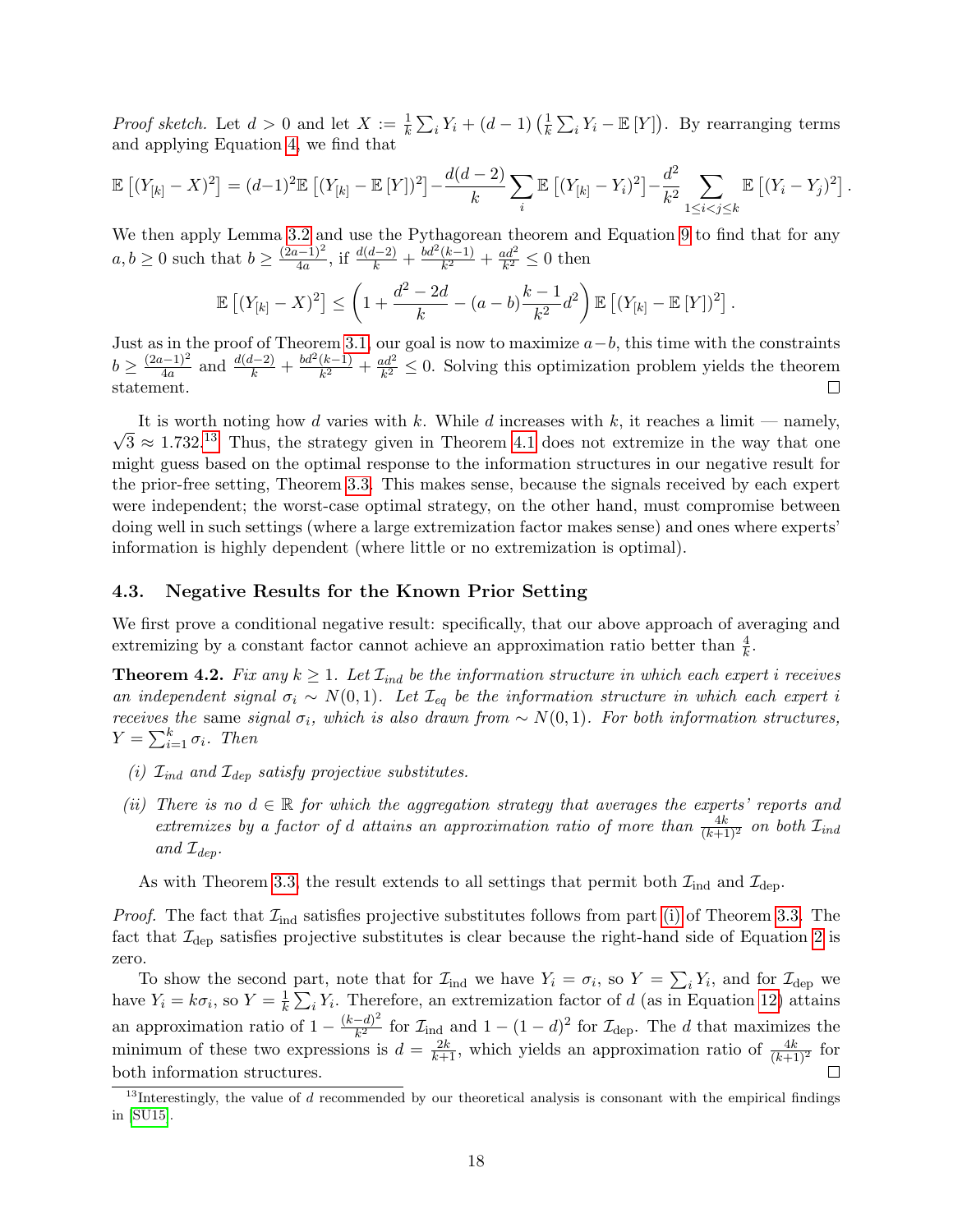Finally, we note that Theorem [4.1](#page-17-1) tells us that by averaging and extremizing by a factor of  $2(\sqrt{7}-2) \approx 1.292$  achieves an approximation ratio of  $\frac{7\sqrt{7}-17}{2} \approx 0.760$ . We prove that this is tight. Note that this result, unlike Theorem [4.2,](#page-18-0) is unconditional.

<span id="page-19-0"></span>**Theorem 4.3.** In the known prior setting, no aggregation strategy achieves an approximation ratio larger than  $\frac{7\sqrt{7}-17}{2}$  $\frac{2^{n-1}}{2}$  on every two-expert information structure that satisfies projective substitutes.

*Proof.* Let  $\mathcal{I}_+$  be the following information structure, where  $p = \frac{2+\sqrt{7}}{12}$  and  $x =$  $\sqrt{2+\sqrt{7}}$  $\frac{+\sqrt{7}}{3}$ . We label the signals −1 and 1 because these are the expected values conditional on the respective signals.

I<sup>+</sup> := Y = σ<sup>2</sup> = 1 σ<sup>2</sup> = −1 σ<sup>1</sup> = 1 <sup>1</sup>−(1−2p)<sup>x</sup> 2p x σ<sup>1</sup> = −1 x −1−(1−2p)x 2p P = σ<sup>2</sup> = 1 σ<sup>2</sup> = −1 σ<sup>1</sup> = 1 p 1 <sup>2</sup> − p σ<sup>1</sup> = −1 1 <sup>2</sup> − p p 

 $\sqrt{2+\sqrt{7}}$ Let  $\mathcal{I}_-$  be the same information structure, but with  $x = \frac{+\sqrt{7}}{3}$ . It is a matter of calculation to verify that these information structures satisfy projective substitutes. The quantity  $\mathbb{E}[(Y - \mathbb{E}[Y])^2]$  is the same for  $\mathcal{I}_+$  and  $\mathcal{I}_-$ , so the aggregation strategy X that guarantees the largest possible approximation ratio when the information structure is one of  $\mathcal{I}_+$  and  $\mathcal{I}_-$  is the one that minimizes the maximum value of  $\mathbb{E}[(Y-X)^2]$  over these two information structures. This is achieved by outputting 0 when  $(Y_1, Y_2)$  is  $(1, -1)$  or  $(-1, 1)$ ,  $\frac{1}{2p}$  when  $(Y_1, Y_2) = (1, 1)$ , and  $\frac{-1}{2p}$  when  $(Y_1, Y_2) = (-1, -1)$ . It is a matter of calculation to verify that this aggregation strategy achieves an approximation ratio of exactly  $\frac{7\sqrt{7}-17}{2}$  $rac{(-17)}{2}$ .  $\Box$ 

**Remark 4.4.** The example in Theorem [4.3](#page-19-0) in fact shows that for  $k = 2$  experts it is impossible to achieve an approximation ratio larger than  $\frac{7\sqrt{7}-17}{2}$  $\frac{2}{2}$  even if the aggregator has access to substantially more information than the prior. In particular, the aggregator cannot do better even if given access to  $\mathbb P$  and to the random variables  $Y_1, Y_2$  as functions (i.e. what the value of  $Y_1$  is under every possible signal outcome  $\sigma_1$ , and similarly for  $Y_2$ ).

### 4.4. Beyond Linear Extremization?

In this section we have focused on what [\[SU15\]](#page-21-1) call *linear extremization*: extremization by a fixed multiplicative factor. To our knowledge this is the only extremization method for real-valued forecasts that has been studied.<sup>[14](#page-19-1)</sup> As byproducts of our upper and lower bounds on the power of this technique, our work provably separates what is possible with and without knowledge of the prior, justifies in a formal sense the practice of linear extremization (by showing that it is superior to straightforward averaging), and provides guidance as to how much extremization is appropriate.

Our general model reveals a natural open question, namely whether there are more exotic aggregation strategies guaranteed to outperform linear extremization. This question, which can easily be phrased formally using the definitions and performance metrics of our general model, appears not to be formally explored in the existing literature and is an intriguing question for future work.

<span id="page-19-1"></span><sup>&</sup>lt;sup>14</sup>Other methods have been studied for extremizing probabilistic forecasts, see e.g. [\[Sat+14\]](#page-21-0), but that is not our setting.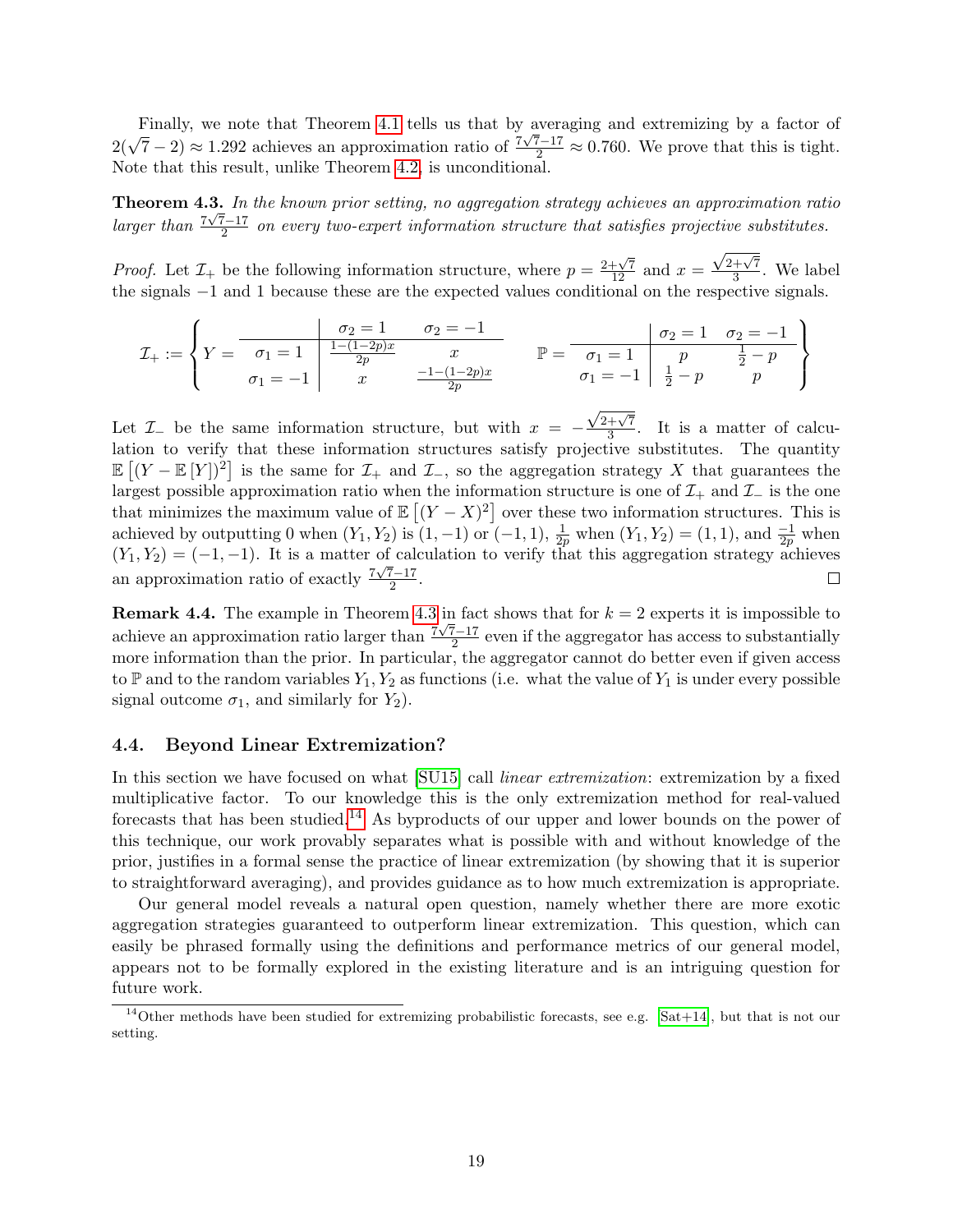## References

- <span id="page-20-6"></span>[ABS18] Itai Arieli, Yakov Babichenko, and Rann Smorodinsky. "Robust forecast aggregation". In: Proceedings of the National Academy of Sciences 115.52 (2018), E12135–E12143. issn: 0027-8424. doi: [10.1073/pnas.1813934115](https://doi.org/10.1073/pnas.1813934115). url: [https://www.pnas.org/](https://www.pnas.org/content/115/52/E12135) [content/115/52/E12135](https://www.pnas.org/content/115/52/E12135).
- <span id="page-20-2"></span>[AW80] J. Aczél and C. Wagner. "A Characterization of Weighted Arithmetic Means". In:  $SIAM$  Journal on Algebraic Discrete Methods 1.3 (1980), pp. 259–260. DOI: [10.1137/](https://doi.org/10.1137/0601029) [0601029](https://doi.org/10.1137/0601029).
- <span id="page-20-1"></span>[Bar+14] Jonathan Baron, Barbara A. Mellers, Philip E. Tetlock, Eric Stone, and Lyle H. Ungar. "Two Reasons to Make Aggregated Probability Forecasts More Extreme". In: Decision Analysis 11.2 (2014), pp. 133-145. DOI: 10.1287/deca.2014.0293. URL: https: [//ideas.repec.org/a/inm/ordeca/v11y2014i2p133-145.html](https://ideas.repec.org/a/inm/ordeca/v11y2014i2p133-145.html).
- <span id="page-20-7"></span>[BHVK13] Tilman Börgers, Angel Hernando-Veciana, and Daniel Krähmer. "When are signals complements or substitutes?" In: Journal of Economic Theory 148.1 (2013), pp. 165– 195. issn: 0022-0531. doi: [https://doi.org/10.1016/j.jet.2012.12.012](https://doi.org/https://doi.org/10.1016/j.jet.2012.12.012). url: <https://www.sciencedirect.com/science/article/pii/S0022053112001275>.
- <span id="page-20-9"></span>[Bly51] C. Blyth. "On Minimax Statistical Decision Procedures and Their Admissibility". In: Annals of Mathematical Statistics 22 (1951), pp. 22–42.
- <span id="page-20-0"></span>[CW16] Yiling Chen and Bo Waggoner. "Informational Substitutes". In: IEEE 57th Annual Symposium on Foundations of Computer Science, FOCS 2016, 9-11 October 2016, Hyatt Regency, New Brunswick, New Jersey, USA. Ed. by Irit Dinur. IEEE Computer Society, 2016, pp. 239–247. DOI: [10.1109/FOCS.2016.33](https://doi.org/10.1109/FOCS.2016.33). URL: [https://doi.org/](https://doi.org/10.1109/FOCS.2016.33) [10.1109/FOCS.2016.33](https://doi.org/10.1109/FOCS.2016.33).
- <span id="page-20-4"></span>[DL14] Franz Dietrich and Christian List. Probabilistic Opinion Pooling. Oct. 2014. URL: [http:](http://philsci-archive.pitt.edu/11349/) [//philsci-archive.pitt.edu/11349/](http://philsci-archive.pitt.edu/11349/).
- <span id="page-20-5"></span>[FCK15] Rafael M. Frongillo, Yiling Chen, and Ian A. Kash. "Elicitation for Aggregation". In: Proceedings of the Twenty-Ninth AAAI Conference on Artificial Intelligence, January 25-30, 2015, Austin, Texas, USA. Ed. by Blai Bonet and Sven Koenig. AAAI Press, 2015, pp. 900–906. URL: http://www.aaai.org/ocs/index.php/AAAI/AAAI15/ [paper/view/9770](http://www.aaai.org/ocs/index.php/AAAI/AAAI15/paper/view/9770).
- <span id="page-20-8"></span>[FNW21] Rafael Frongillo, Eric Neyman, and Bo Waggoner. "Agreement Implies Accuracy for Substitutable Signals". Nov. 2021.
- <span id="page-20-3"></span>[Gen84] Christian Genest. "A Characterization Theorem for Externally Bayesian Groups". In: Ann. Statist. 12.3 (Sept. 1984), pp. 1100–1105. doi: [10.1214/aos/1176346726](https://doi.org/10.1214/aos/1176346726).
- <span id="page-20-10"></span>[GS51] M. A. Girshick and L. J. Savage. "Bayes and Minimax Estimates for Quadratic Loss Functions". In: Berkeley Symposium on Mathematical Statistics and Probability. 1951, pp. 53–73.
- <span id="page-20-11"></span>[HL51] J. L. Hodges Jr. and E. L. Lehmann. "Some applications of the Cramér-Rao inequality". In: Proceedings of the Second Berkeley Symposium on Mathematical Statistics and Probability, 1950. University of California Press, Berkeley and Los Angeles, 1951, pp. 13–22.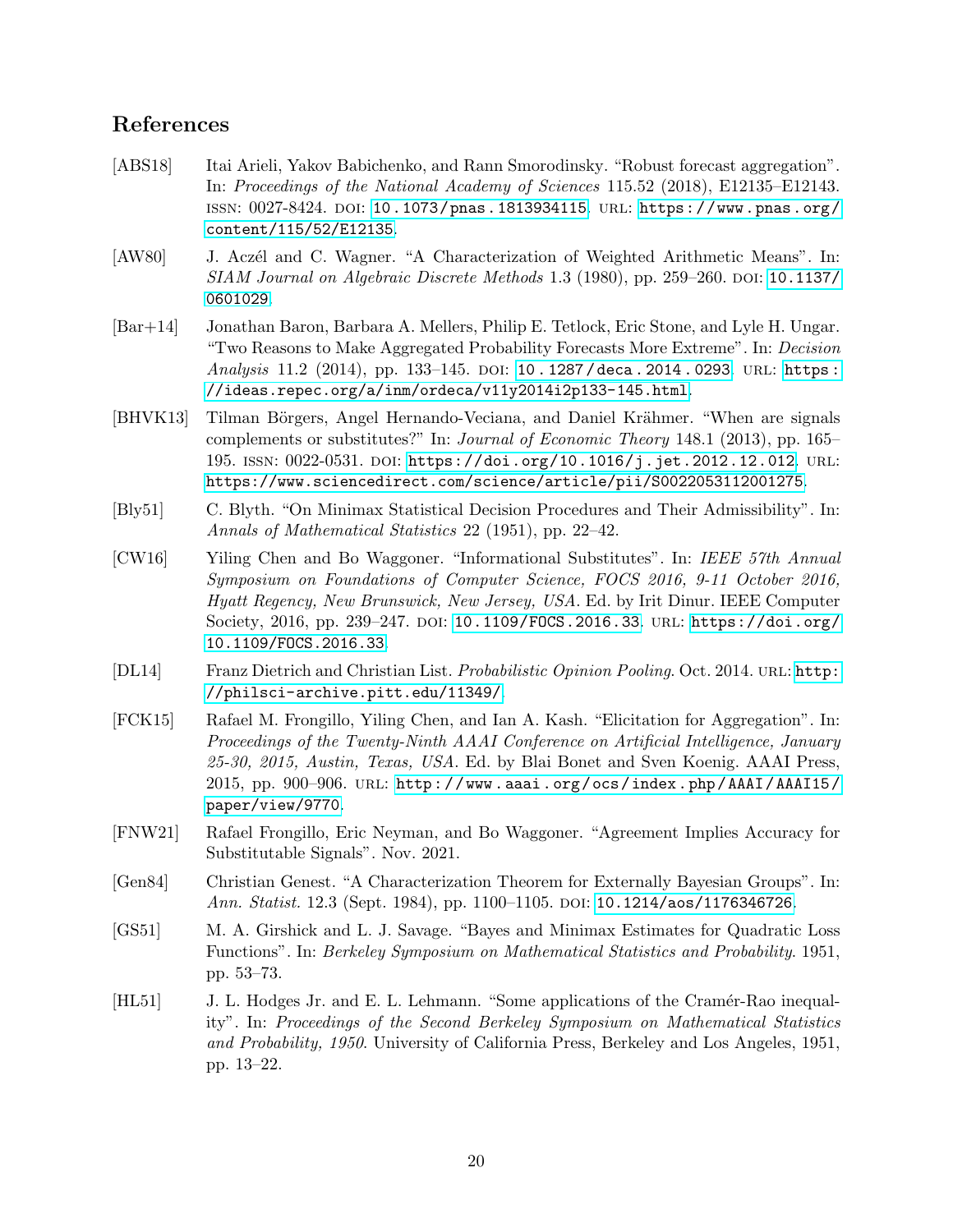- <span id="page-21-4"></span>[Lic+17] Kenneth C. Lichtendahl, Yael Grushka-Cockayne, Victor Richmond R. Jose, and Robert L. Winkler. "Extremizing and Anti-Extremizing in Bayesian Ensembles of Binary-Event Forecasts". In: ERN: Forecasting Techniques (Topic) (2017).
- <span id="page-21-5"></span>[LR20] Gilat Levy and Ronny Razin. "Combining forecasts in the presence of ambiguity over correlation structures". In: *Journal of Economic Theory* (2020), p. 105075. ISSN: 0022-0531. doi: [https://doi.org/10.1016/j.jet.2020.105075](https://doi.org/https://doi.org/10.1016/j.jet.2020.105075). url: [https://www.](https://www.sciencedirect.com/science/article/pii/S0022053118303144) [sciencedirect.com/science/article/pii/S0022053118303144](https://www.sciencedirect.com/science/article/pii/S0022053118303144).
- <span id="page-21-3"></span>[MZ93] Chung ki Min and Arnold Zellner. "Bayesian and non-Bayesian methods for combining models and forecasts with applications to forecasting international growth rates". In: Journal of Econometrics 56.1 (1993), pp. 89–118. ISSN: 0304-4076. DOI: [https://doi.](https://doi.org/https://doi.org/10.1016/0304-4076(93)90102-B) [org/10.1016/0304- 4076\(93\)90102- B](https://doi.org/https://doi.org/10.1016/0304-4076(93)90102-B). url: [https://www.sciencedirect.com/](https://www.sciencedirect.com/science/article/pii/030440769390102B) [science/article/pii/030440769390102B](https://www.sciencedirect.com/science/article/pii/030440769390102B).
- <span id="page-21-6"></span>[OIL21] Henrique De Oliveira, Yuhta Ishii, and Xiao Lin. "Robust Merging of Information". In: EC '21: The 22nd ACM Conference on Economics and Computation, Budapest, Hungary, July 18-23, 2021. Ed. by Péter Biró, Shuchi Chawla, and Federico Echenique. ACM, 2021, pp. 341–342. DOI: [10.1145/3465456.3467533](https://doi.org/10.1145/3465456.3467533). URL: [https://doi.org/](https://doi.org/10.1145/3465456.3467533) [10.1145/3465456.3467533](https://doi.org/10.1145/3465456.3467533).
- <span id="page-21-0"></span>[Sat+14] Ville Satop¨a¨a, Jonathan Baron, Dean Foster, Barbara Mellers, Philip Tetlock, and Lyle Ungar. "Combining multiple probability predictions using a simple logit model". In: International Journal of Forecasting 30 (Apr. 2014), 344–356. doi: [10.1016/j.](https://doi.org/10.1016/j.ijforecast.2013.09.009) [ijforecast.2013.09.009](https://doi.org/10.1016/j.ijforecast.2013.09.009).
- <span id="page-21-8"></span>[Sha79] Adi Shamir. "How to Share a Secret". In: Commun. ACM 22.11 (1979), pp. 612–613. doi: [10.1145/359168.359176](https://doi.org/10.1145/359168.359176). url: <http://doi.acm.org/10.1145/359168.359176>.
- <span id="page-21-9"></span>[Sid57] Z. Sidák. "On Relations Between Strict-Sense and Wide-Sense Conditional Expectations". In: Theory of Probability and Its Applications 2 (1957), pp. 267–272.
- <span id="page-21-10"></span>[Ste56] Charles Stein. "Inadmissibility of the Usual Estimator for the Mean of a Multivariate Normal Distribution". In: *Volume 1 Contribution to the Theory of Statistics*. University of California Press, 1956, pp. 197–206. doi: [doi:10.1525/9780520313880-018](https://doi.org/doi:10.1525/9780520313880-018). url: <https://doi.org/10.1525/9780520313880-018>.
- <span id="page-21-1"></span>[SU15] Ville Satopaa and Lyle Ungar. "Combining and Extremizing Real-Valued Forecasts". In: arXiv: Methodology (2015).
- <span id="page-21-2"></span>[Win81] Robert L. Winkler. "Combining Probability Distributions from Dependent Information Sources". In: Management Science 27.4 (1981), pp. 479–488. issn: 00251909, 15265501. url: <http://www.jstor.org/stable/2631338>.

### <span id="page-21-7"></span>A. Omitted Proofs

*Proof of Proposition [2.6.](#page-9-2)* Note that for an information structure  $\mathcal{I} = (\Omega, \mathbb{P}, S, Y)$  for k experts and subsets  $A \subseteq B \subseteq [k]$ , we have

<span id="page-21-11"></span>
$$
v(Y_B) - v(Y_A) = \mathbb{E} \left[ (Y_B - Y_A)^2 \right]. \tag{13}
$$

Indeed, we have

$$
v(Y_B) - v(A) = (\mathbb{E}[(Y - \mathbb{E}[Y])^2] - \mathbb{E}[(Y - Y_B)^2]) - (\mathbb{E}[(Y - \mathbb{E}[Y])^2] - \mathbb{E}[(Y - Y_A)^2])
$$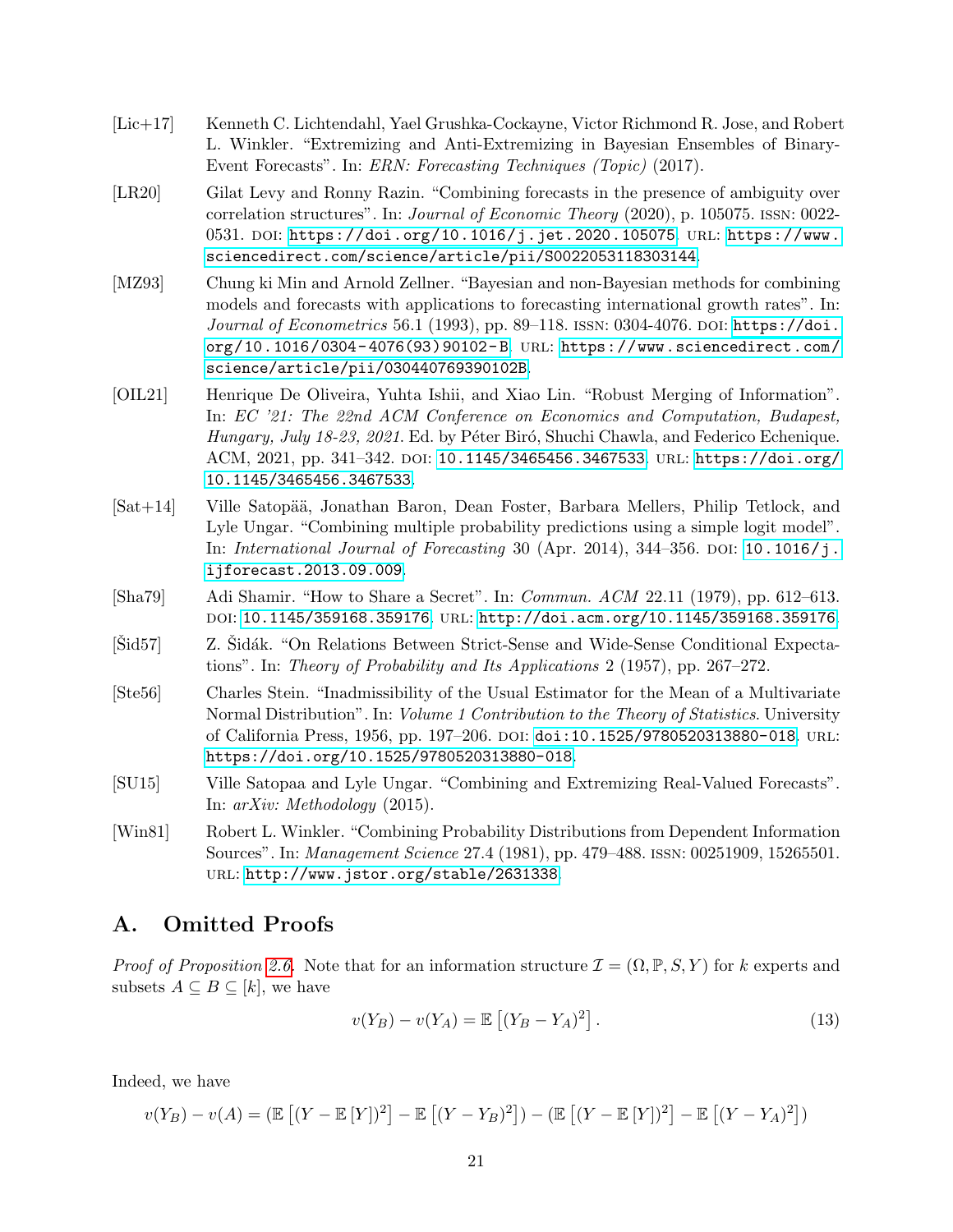$$
= \mathbb{E}\left[ (Y - Y_A)^2 \right] - \mathbb{E}\left[ (Y - Y_B)^2 \right] = \mathbb{E}\left[ (Y_B - Y_A)^2 \right],
$$

where the last step follows by setting the variables  $A, B, C$  in Proposition [2.12](#page-11-4) to Y,  $Y_B$ , and Y<sub>A</sub>, respectively. Proposition [2.6](#page-9-2) follows directly from Equation [13](#page-21-11) after rearranging the terms in Equation [1.](#page-7-2)  $\Box$ 

Proof of Proposition [2.12.](#page-11-4) Observe that  $\mathbb{E}[AB] = \mathbb{E}[EB \mid AB] = \mathbb{E}[B^2]$ , so  $\mathbb{E}[(A - B)^2] =$  $\mathbb{E}[A^2] - \mathbb{E}[B^2]$ . Additionally, note that

$$
\mathbb{E}[AC] = \mathbb{E}[ \mathbb{E}[AC | \mathcal{F}]] = \mathbb{E}[ \mathbb{E}[A | \mathcal{F}]C] = \mathbb{E}[BC],
$$

where in the second step we use that  $C$  is defined on  $\mathcal F$ . Therefore, we have

$$
\mathbb{E}\left[(A-C)^2\right] = \mathbb{E}\left[A^2\right] + \mathbb{E}\left[C^2\right] - 2\mathbb{E}\left[BC\right] = \mathbb{E}\left[A^2\right] - \mathbb{E}\left[B^2\right] + \mathbb{E}\left[B^2\right] - 2\mathbb{E}\left[BC\right] + \mathbb{E}\left[C^2\right]
$$

$$
= \mathbb{E}\left[(A-B)^2\right] + \mathbb{E}\left[(B-C)^2\right],
$$

as desired.

Proof of Corollary [2.14.](#page-12-2) We have

$$
\frac{v(Z)}{v(Y_{[k]})} = \frac{\mathbb{E}[(Y - \mathbb{E}[Y])^2] - \mathbb{E}[(Y - Z)^2]}{\mathbb{E}[(Y - \mathbb{E}[Y])^2] - \mathbb{E}[(Y - Y_{[k]})^2]} \n= \frac{(\mathbb{E}[(Y - \mathbb{E}[Y])^2] + \mathbb{E}[(Y_{[k]} - \mathbb{E}[Y])^2]) - (\mathbb{E}[(Y - Y_{[k]})^2] + \mathbb{E}[(Y_{[k]} - Z)^2])}{\mathbb{E}[(Y - \mathbb{E}[Y])^2] - \mathbb{E}[(Y - Y_{[k]})^2]} \n= \frac{\mathbb{E}[(Y_{[k]} - \mathbb{E}[Y])^2] - \mathbb{E}[(Y_{[k]} - Z)^2]}{\mathbb{E}[(Y - Y_{[k]})^2]} = 1 - \frac{\mathbb{E}[(Y_{[k]} - Z)^2]}{\mathbb{E}[(Y_{[k]} - \mathbb{E}[Y])^2]}.
$$

We use Proposition [2.12](#page-11-4) for  $A = Y$ ,  $B = Y_{[k]}$ ,  $C = \mathbb{E}[Y]$  in the second and third steps, and also for  $A = Y$ ,  $B = Y_{[k]}$ ,  $C = Z$  in the second step.  $\Box$ 

*Proof of Theorem [4.1.](#page-17-1)* Let  $d > 0$  and let  $X := \frac{1}{k} \sum_{i} Y_i + (d - 1) \left( \frac{1}{k} \right)$  $\frac{1}{k} \sum_i Y_i - \mathbb{E}[Y]$ . As with the proof of Theorem [3.1,](#page-12-1) we start by upper bounding  $\mathbb{E}[(Y_{[k]}-X)^2]$ . We have

$$
\mathbb{E}\left[ (Y_{[k]} - X)^2 \right] = \mathbb{E}\left[ \left( d \left( Y_{[k]} - \frac{1}{k} \sum_{i} Y_i \right) - (d - 1) \left( Y_{[k]} - \mathbb{E}\left[ Y \right] \right) \right)^2 \right]
$$
  
\n
$$
= d^2 \mathbb{E}\left[ \left( Y_{[k]} - \frac{1}{k} \sum_{i} Y_i \right)^2 \right] + (d - 1)^2 \mathbb{E}\left[ (Y_{[k]} - \mathbb{E}\left[ Y \right])^2 \right]
$$
  
\n
$$
- \frac{2d(d - 1)}{k} \mathbb{E}\left[ \left( k Y_{[k]} - \sum_{i} Y_i \right) \left( Y_{[k]} - \mathbb{E}\left[ Y \right] \right) \right]
$$
  
\n
$$
= d^2 \left( \frac{1}{k} \sum_{i} \mathbb{E}\left[ (Y_{[k]} - Y_i)^2 \right] - \frac{1}{k^2} \sum_{1 \le i < j \le k} \mathbb{E}\left[ (Y_i - Y_j)^2 \right] \right)
$$
  
\n
$$
+ (d - 1)^2 \mathbb{E}\left[ (Y_{[k]} - \mathbb{E}\left[ Y \right])^2 \right] - \frac{2d(d - 1)}{k} \sum_{i} \mathbb{E}\left[ (Y_{[k]} - Y_i)^2 \right]
$$

.

 $\Box$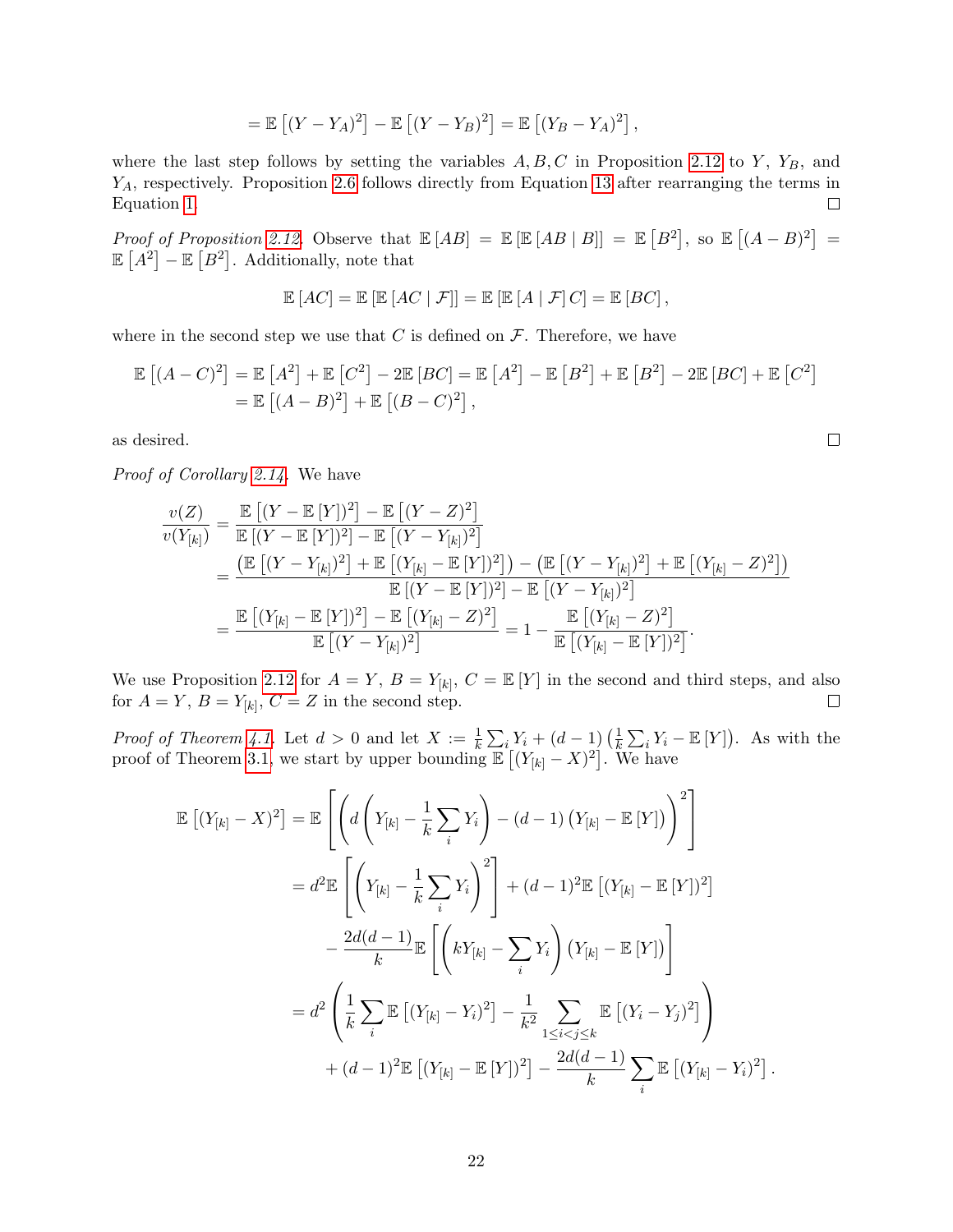In the last step, we adapt the first term using Equation [4](#page-12-5) and adapt the last term by observing that

$$
\mathbb{E}\left[(Y_{[k]}-Y_i)(Y_{[k]}-\mathbb{E}\left[Y\right])\right]=\mathbb{E}\left[Y_{[k]}(Y_{[k]}-Y_i)\right]-\mathbb{E}\left[Y\right]\mathbb{E}\left[Y_{[k]}-Y_i\right]
$$
\n
$$
=\mathbb{E}\left[Y_{[k]}(Y_{[k]}-Y_i)\right]=\mathbb{E}\left[(Y_{[k]}-Y_i)^2\right]
$$

(where the last step holds because for any given  $Y_i$ ,  $\mathbb{E}\left[Y_{[k]} \mid Y_i\right] = Y_i$ , so  $\mathbb{E}\left[Y_i(Y_{[k]} - Y_i)\right] = 0$ ). Grouping like terms, we have

$$
\mathbb{E}\left[(Y_{[k]}-X)^2\right]=(d-1)^2\mathbb{E}\left[(Y_{[k]}-\mathbb{E}\left[Y\right])^2\right]-\frac{d(d-2)}{k}\sum_i\mathbb{E}\left[(Y_{[k]}-Y_i)^2\right]-\frac{d^2}{k^2}\sum_{1\leq i
$$

Now, recall Lemma [3.2.](#page-12-4) Consider any  $a, b \geq 0$  satisfying  $b \geq \frac{(2a-1)^2}{4a}$  $\frac{i-1}{4a}$ ; then for all *i*, *j* we have  $\mathbb{E}\left[(Y_i - Y_j)^2\right] \ge a \left(\mathbb{E}\left[(Y_{\{i,j\}} - Y_i)^2\right] + \mathbb{E}\left[(Y_{\{i,j\}} - Y_j)^2\right]\right) - b \left(\mathbb{E}\left[(Y_i - \mathbb{E}\left[Y\right])^2\right] + \mathbb{E}\left[(Y_j - \mathbb{E}\left[Y\right])^2\right]\right).$ 

Therefore we have

$$
\mathbb{E}\left[(Y_{[k]} - X)^2\right] \leq (d-1)^2 \mathbb{E}\left[(Y_{[k]} - \mathbb{E}\left[Y\right])^2\right] - \frac{d(d-2)}{k} \sum_i \mathbb{E}\left[(Y_{[k]} - Y_i)^2\right] \n- \frac{d^2}{k^2} \sum_{1 \leq i < j \leq k} \left(a \left(\mathbb{E}\left[(Y_{\{i,j\}} - Y_i)^2\right] + \mathbb{E}\left[(Y_{\{i,j\}} - Y_j)^2\right]\right) - b \left(\mathbb{E}\left[(Y_i - \mathbb{E}\left[Y\right])^2\right] + \mathbb{E}\left[(Y_j - \mathbb{E}\left[Y\right])^2\right]\right)\right) \n= \left((d-1)^2 + \frac{bd^2(k-1)}{k}\right) \mathbb{E}\left[(Y_{[k]} - \mathbb{E}\left[Y\right])^2\right] - \left(\frac{d(d-2)}{k} + \frac{bd^2(k-1)}{k^2}\right) \sum_i \mathbb{E}\left[(Y_{[k]} - Y_i)^2\right] \n- \frac{ad^2}{k^2} \sum_{1 \leq i < j \leq k} \left(\mathbb{E}\left[(Y_{\{i,j\}} - Y_i)^2\right] + \mathbb{E}\left[(Y_{\{i,j\}} - Y_j)^2\right]\right),
$$

where in the last step we use the Pythagorean theorem to write  $\mathbb{E}[(Y_i - \mathbb{E}[Y])^2]$  as  $\mathbb{E}[(Y - \mathbb{E}[Y])^2] \mathbb{E}[(Y-Y_i)^2]$ . Now we use Equation [7:](#page-13-0)

$$
\mathbb{E}\left[(Y_{[k]} - X)^2\right] \le \left((d-1)^2 + \frac{bd^2(k-1)}{k}\right) \mathbb{E}\left[(Y_{[k]} - \mathbb{E}\left[Y\right])^2\right] - \left(\frac{d(d-2)}{k} + \frac{bd^2(k-1)}{k^2} + \frac{ad^2}{k^2}\right) \sum_i \mathbb{E}\left[(Y_{[k]} - Y_i)^2\right].
$$

Now, supposing that  $\frac{d(d-2)}{k} + \frac{bd^2(k-1)}{k^2}$  $\frac{(k-1)}{k^2} + \frac{ad^2}{k^2}$  $\frac{da^2}{k^2}$  is not positive, we may use Equation [9](#page-13-3) to obtain:

$$
\mathbb{E}\left[(Y_{[k]} - X)^2\right] \leq \left((d-1)^2 + \frac{bd^2(k-1)}{k} - \frac{k-1}{k}\left(d(d-2) + \frac{bd^2(k-1)}{k} + \frac{ad^2}{k}\right)\right) \mathbb{E}\left[(Y_{[k]} - \mathbb{E}[Y])^2\right]
$$

$$
= \left(1 + \frac{d^2 - 2d}{k} - (a-b)\frac{k-1}{k^2}d^2\right) \mathbb{E}\left[(Y_{[k]} - \mathbb{E}[Y])^2\right].
$$

With d held fixed, our goal is to maximize  $a - b$ , just as in the proof of Theorem [3.1.](#page-12-1) This time, our constraints are  $b \geq \frac{(2a-1)^2}{4a}$  $\frac{(k-1)^2}{4a}$  (as before) and  $\frac{d(d-2)}{k} + \frac{bd^2(k-1)}{k^2}$  $\frac{(k-1)}{k^2} + \frac{ad^2}{k^2}$  $\frac{ad^2}{k^2} \leq 0$ , which can be rewritten as  $a + b(k-1) \leq \frac{2-d}{d}$  $\frac{-d}{d}k$ . The optimal values are

$$
a = \frac{\frac{2}{d}k - 1 + \sqrt{\left(\frac{2}{d}k - 1\right)^2 - k(k - 1)}}{2k}
$$
 and  $b = \frac{(2a - 1)^2}{4a}$ .